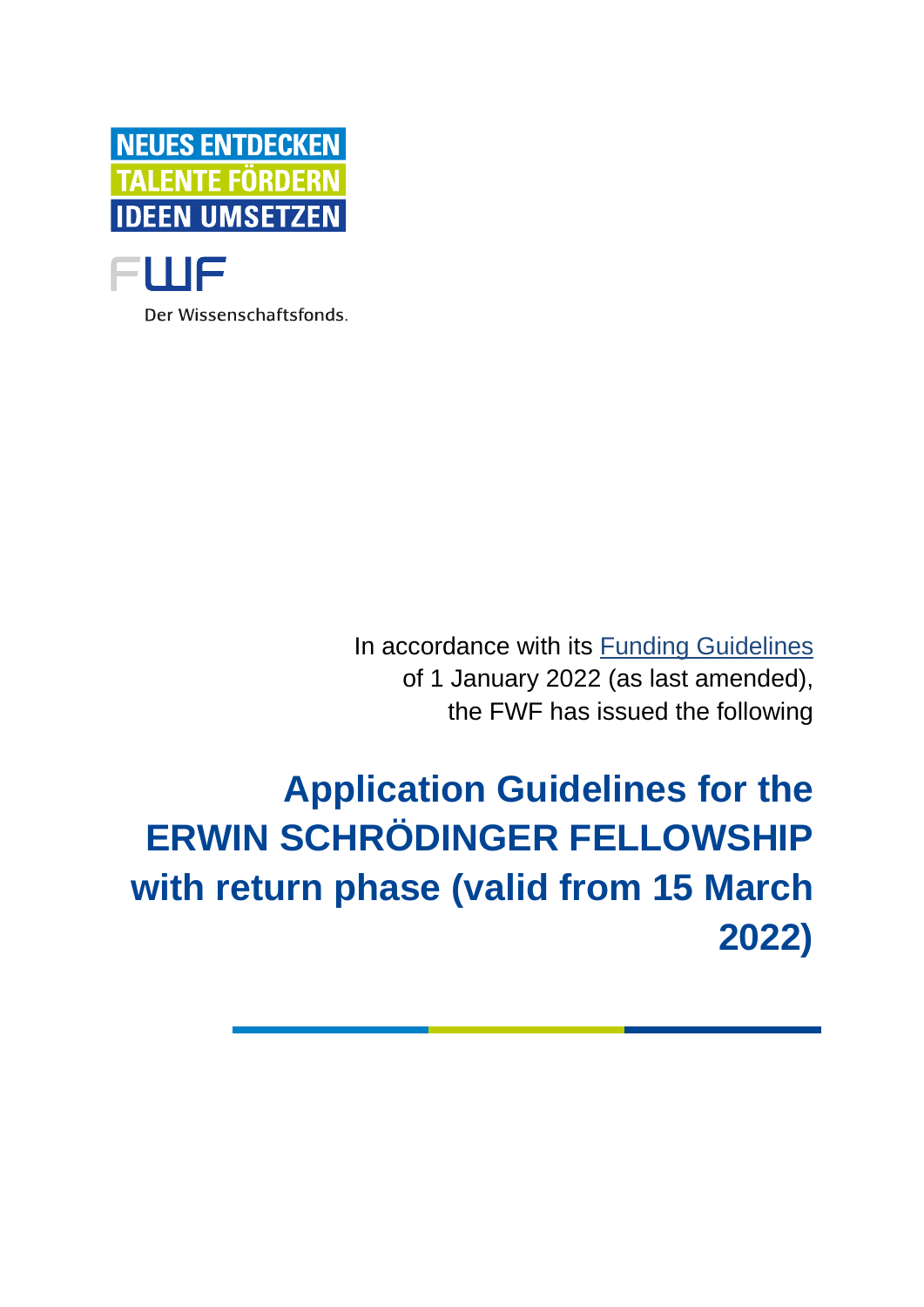

# **Table of contents**

| 1 <sub>1</sub>           |                                                                          |                                                                              |                                                                                                                                                                                                                                                                                                                                      |  |  |  |
|--------------------------|--------------------------------------------------------------------------|------------------------------------------------------------------------------|--------------------------------------------------------------------------------------------------------------------------------------------------------------------------------------------------------------------------------------------------------------------------------------------------------------------------------------|--|--|--|
|                          | 1.1.                                                                     |                                                                              |                                                                                                                                                                                                                                                                                                                                      |  |  |  |
|                          | 1.2.                                                                     |                                                                              |                                                                                                                                                                                                                                                                                                                                      |  |  |  |
|                          | 1.3.                                                                     |                                                                              |                                                                                                                                                                                                                                                                                                                                      |  |  |  |
|                          | 1.4.                                                                     |                                                                              |                                                                                                                                                                                                                                                                                                                                      |  |  |  |
|                          | 1.5.                                                                     | 1.5.1.<br>1.5.2.                                                             |                                                                                                                                                                                                                                                                                                                                      |  |  |  |
|                          | 1.6.                                                                     |                                                                              |                                                                                                                                                                                                                                                                                                                                      |  |  |  |
|                          | 1.7.                                                                     |                                                                              |                                                                                                                                                                                                                                                                                                                                      |  |  |  |
| 2.                       |                                                                          |                                                                              |                                                                                                                                                                                                                                                                                                                                      |  |  |  |
|                          | 2.1.                                                                     |                                                                              |                                                                                                                                                                                                                                                                                                                                      |  |  |  |
|                          | 2.2.                                                                     | 2.2.1.<br>2.2.2.<br>2.2.3.                                                   |                                                                                                                                                                                                                                                                                                                                      |  |  |  |
|                          | 2.3.                                                                     | 2.3.1.<br>2.3.2.<br>2.3.3.<br>2.3.4.<br>2.3.5.<br>2.3.6.<br>2.3.7.<br>2.3.8. | Information on the chosen foreign research institution 13<br>Information on career development and the option to return 13<br>Annex 2: CV and description of previous research achievements14<br>Annex 3: Invitation of the foreign research institution 14<br>Annex 4: Recommendation letter of the Austrian research institution15 |  |  |  |
|                          | 2.4.                                                                     |                                                                              |                                                                                                                                                                                                                                                                                                                                      |  |  |  |
|                          | 2.5.                                                                     |                                                                              |                                                                                                                                                                                                                                                                                                                                      |  |  |  |
|                          | 2.6.                                                                     |                                                                              |                                                                                                                                                                                                                                                                                                                                      |  |  |  |
|                          | 2.7.                                                                     |                                                                              |                                                                                                                                                                                                                                                                                                                                      |  |  |  |
| 3.                       |                                                                          |                                                                              |                                                                                                                                                                                                                                                                                                                                      |  |  |  |
| 4.                       |                                                                          |                                                                              |                                                                                                                                                                                                                                                                                                                                      |  |  |  |
| 5.                       | Compliance with legal requirements and standards of research integrity19 |                                                                              |                                                                                                                                                                                                                                                                                                                                      |  |  |  |
| 6.                       |                                                                          |                                                                              |                                                                                                                                                                                                                                                                                                                                      |  |  |  |
| Appendix 1:<br>programme |                                                                          |                                                                              | Notes and questions for reviewers in the Erwin Schrödinger funding<br>21                                                                                                                                                                                                                                                             |  |  |  |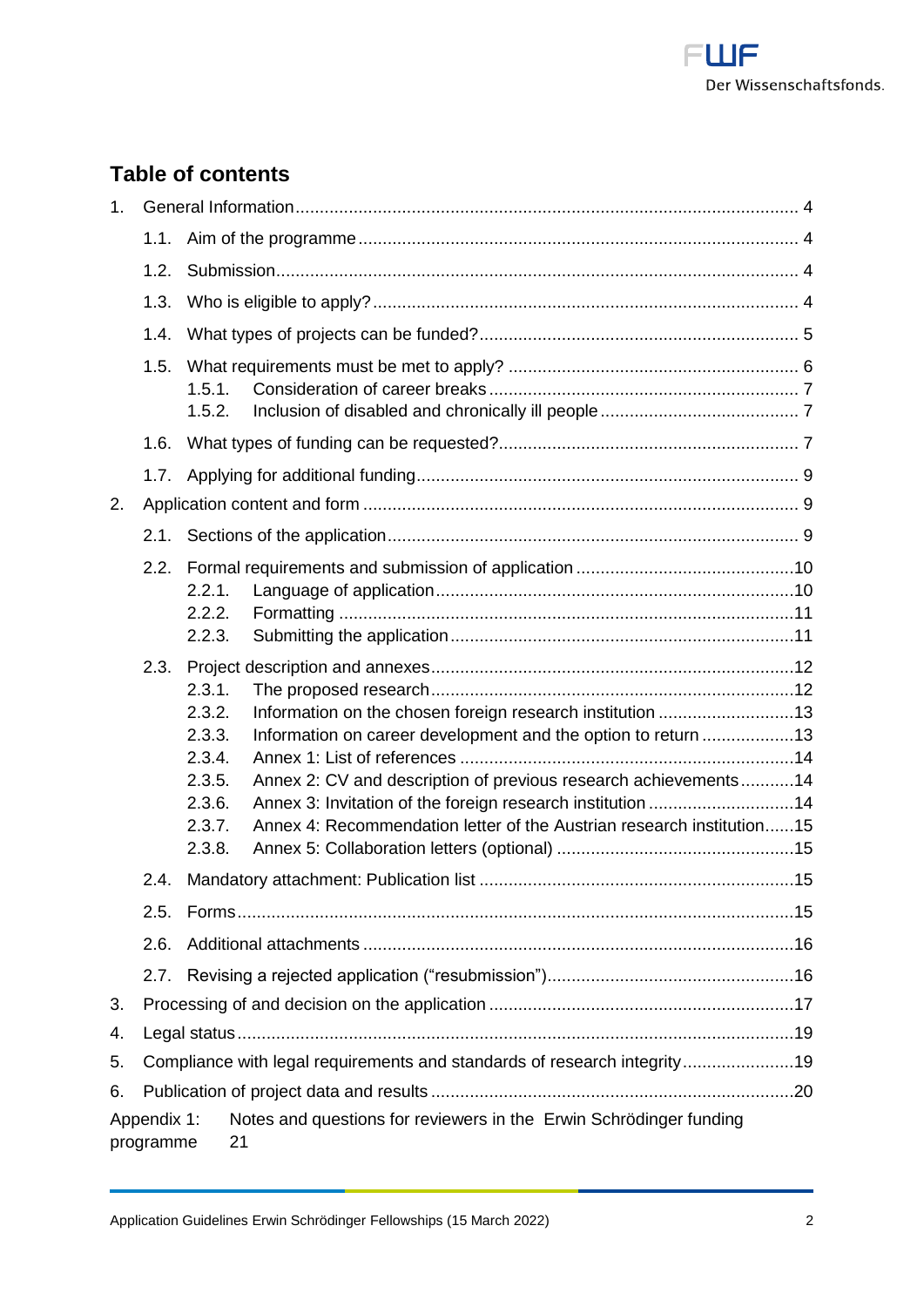

|--|--|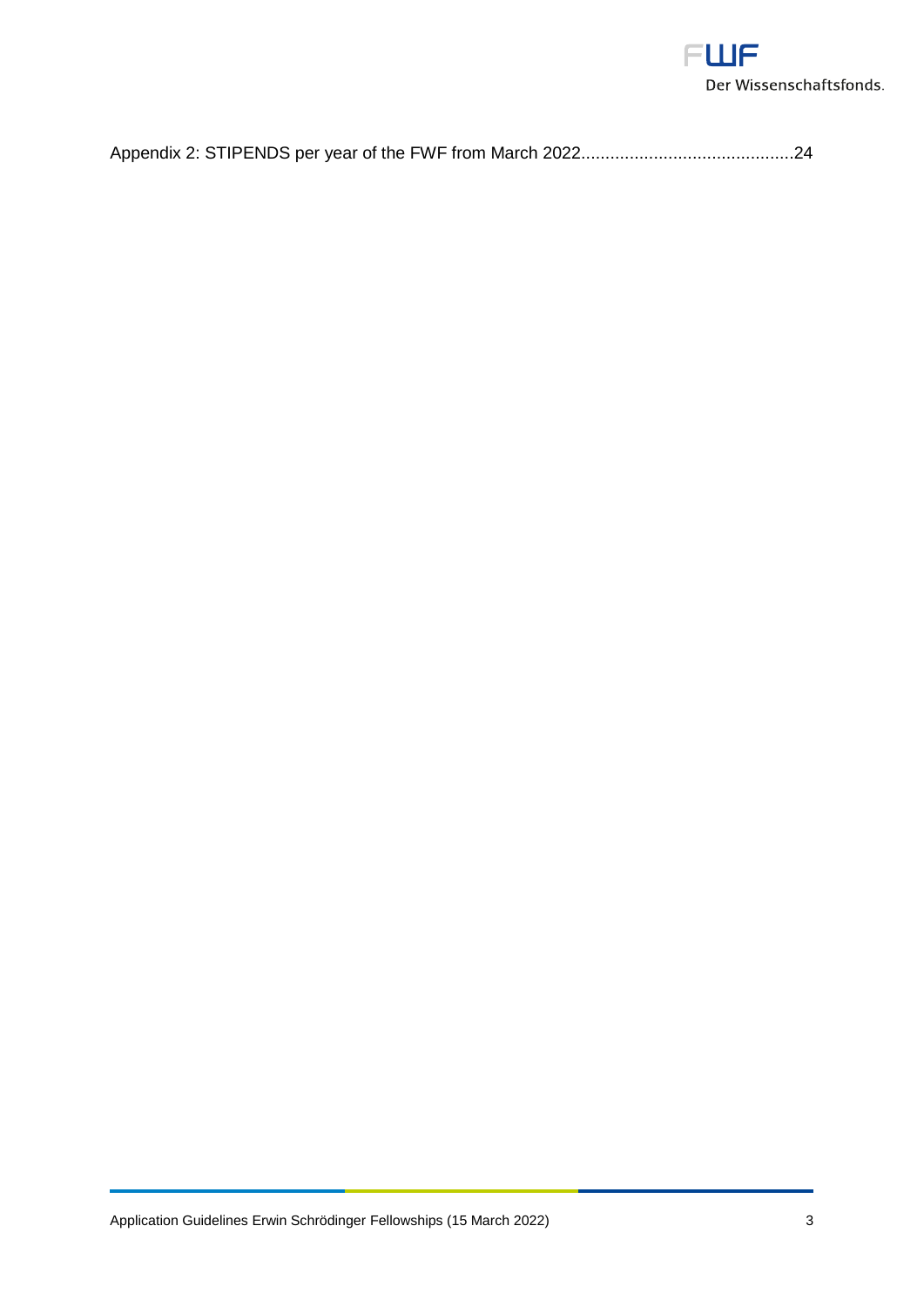

# <span id="page-3-0"></span>**1. General Information**

# <span id="page-3-1"></span>**1.1. Aim of the programme**

The "Erwin Schrödinger Fellowship" funding programme (hereinafter referred to as the "Schrödinger Fellowship") aims

- to enable young researchers of all disciplines who are normally based in Austria to work abroad at leading research institutions and in leading research programmes and thus gain research experience abroad during the postdoc stage;
- to open up new research approaches, methods, processes, and techniques through such research projects; and
- to thus contribute to the further development of science and research in Austria and make the acquired know-how available and useful for Austrian science and industry.

# <span id="page-3-2"></span>**1.2. Submission**

There are no submission deadlines for this programme; applications can be submitted at any time. Applications must be submitted online at *[elane.fwf.ac.at](https://elane.fwf.ac.at/)*.

Once the application has been submitted online, a [PDF cover sheet](https://www.fwf.ac.at/fileadmin/files/Dokumente/Antragstellung/glossary_application-guidelines.pdf) will be generated. The application shall not be considered officially submitted until the FWF receives the signed cover sheet (see also Section [2.2.3.](#page-10-1)).

# <span id="page-3-3"></span>**1.3. Who is eligible to apply?**

Researchers of all disciplines are eligible to apply who meet the following application requirements:

- Doctoral degree (PhD). An application may be submitted at an earlier point in time if all the other requirements are fulfilled and if it appears that the applicant will receive the official doctoral degree (PhD) within the average processing period (approx. four months). Applicants who have completed their medical studies in Austria are only eligible to apply if they have a degree based on curricula N, O, Q 201; N, O, Q 094; or N, O 790, Q 794 or N 090 (please indicate which one in the curriculum vitae).
- **EXE** Applicants must have had their main place of residence in Austria for at least three of the last ten years at the time of application, and/or must have been working continuously as a researcher in Austria for the last two years preceding the submission of the application [\(Territoriality principle\)](https://www.fwf.ac.at/fileadmin/files/Dokumente/Antragstellung/glossary_application-guidelines.pdf);
- Applicants must present the invitation from the chosen foreign research institution.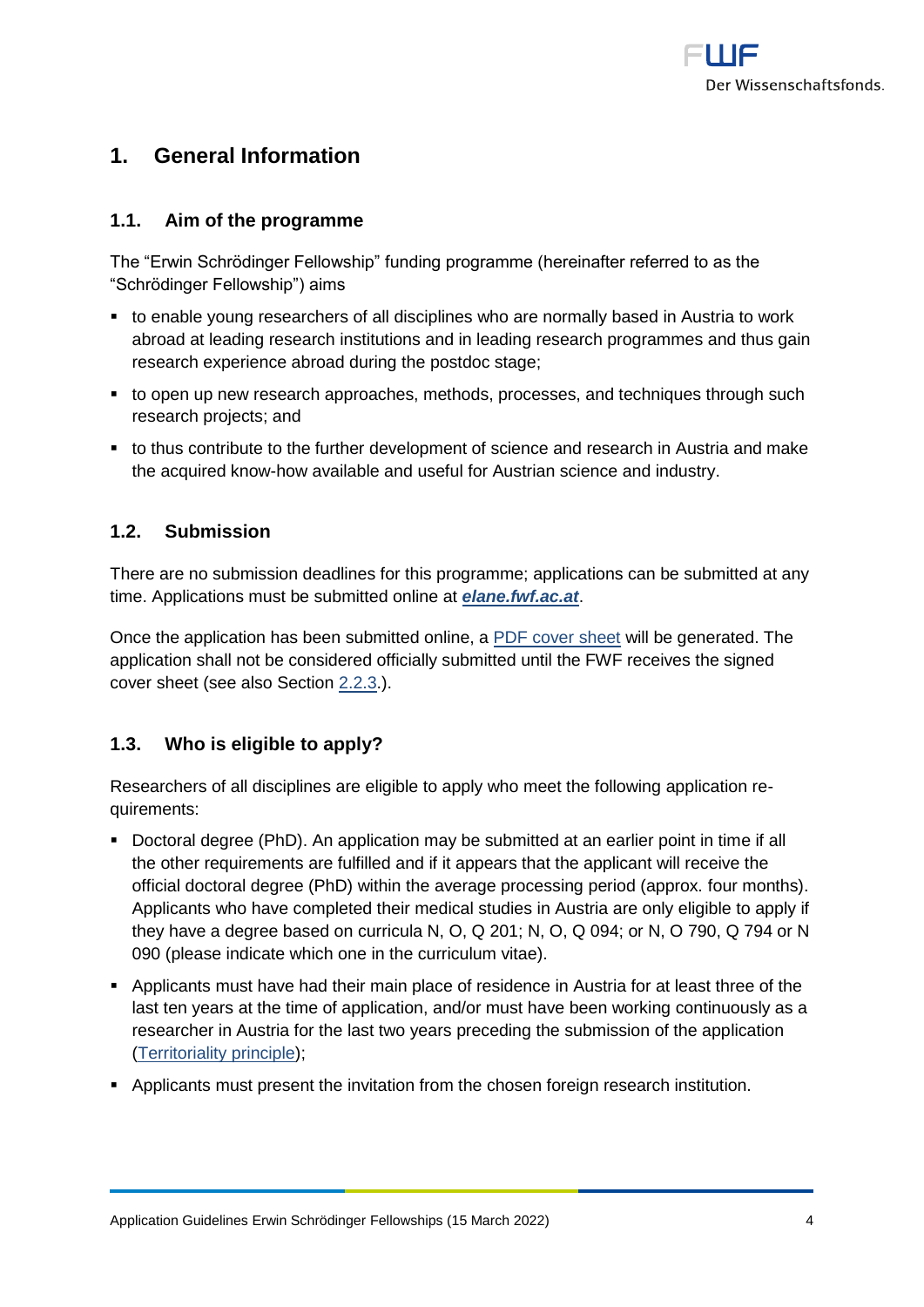

- **.** If the application is submitted from abroad, please note: a postdoc stage<sup>1</sup> abroad (no matter where and at how many research institutions), which is to be extended by a Schrödinger Fellowship, may not last longer than three years including the Schrödinger Fellowship.
- Applicants who have performed their doctoral work abroad may apply for a Schrödinger Fellowship only on the condition that they carry out the project at a different research institution than the one at which they wrote their dissertation.
- Applicants must have the option to return to an Austrian research institution where they can apply the know-how they gained abroad.
- **•** If funding is requested for the return phase (see [Section](#page-12-1) 2.3.3.), the application must include a coherent description of the way in which the acquired know-how will be applied in Austria (for instance, the continuation or completion of the project, new research projects based on the insights gained abroad, etc.).

Please note that there are limits to the number of ongoing projects in which one researcher can serve as principal investigator. Further information on restrictions concerning the number of ongoing projects and limits on the submission of applications can be found at [Restriction](https://www.fwf.ac.at/fileadmin/files/Dokumente/Antragstellung/project_number_limit.pdf)  [on the number of projects.](https://www.fwf.ac.at/fileadmin/files/Dokumente/Antragstellung/project_number_limit.pdf)

# <span id="page-4-0"></span>**1.4. What types of projects can be funded?**

Funding may be requested for projects in the field of basic research that are clearly defined, convincingly described in terms of objectives and methods, and limited in time. Basic research refers to research that is knowledge-oriented and whose value is primarily defined by its significance for the advancement of science and scholarship. Aspects of a research project that go beyond the realm of science and scholarship may be mentioned, but they will not play a part in the assessment of whether the project should be funded. Double funding is not permitted (see [Funding guidelines\)](https://www.fwf.ac.at/en/research-funding/decision-making-procedure-evaluation/funding-guidelines/).

## **Funding period**

 $\overline{a}$ 

The Schrödinger Fellowship may be requested for a period of between 10 and 36 months (including the return phase), although the stay abroad itself may only last between 10 and 24 months.

The length of the return phase is based on the length of the stay abroad as part of the Schrödinger Fellowship and may be requested as follows:

- Stay abroad 10–14 months: + max. 6-month return phase
- Stay abroad 15–19 months: + max. 9-month return phase
- Stay abroad 20–24 months: + max. 12-month return phase

<sup>1</sup> "Postdoc stage" refers to research experience since the date of conferral of the doctoral degree (PhD).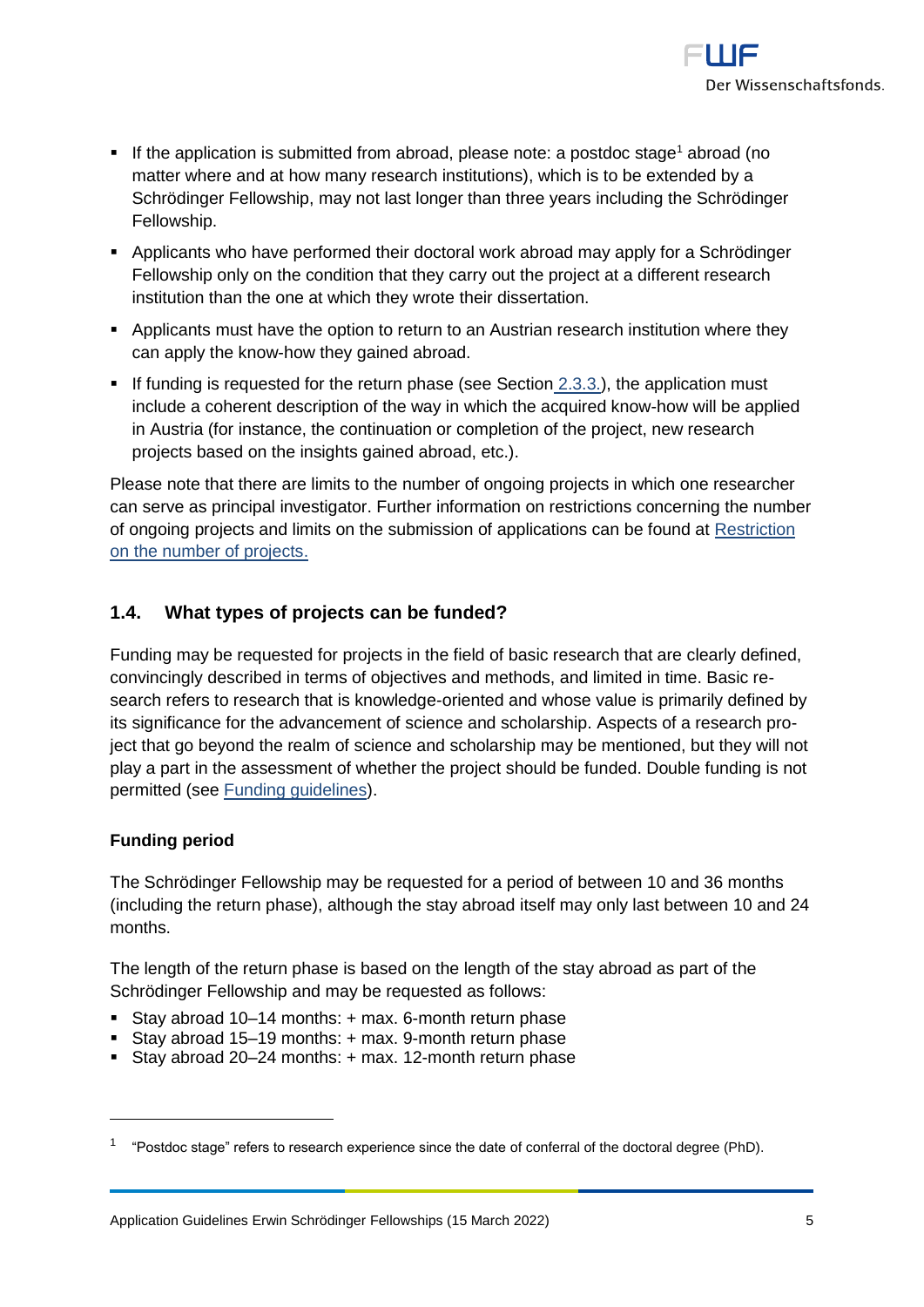

The return phase must begin within 12 months after the end of the FWF-funded stay abroad.

### **Additional information**

A return phase cannot be requested for persons who, at the time of application, have already secured the option of returning to the research institution at which they plan to complete the return phase (in the form of a long-term or permanent contract of employment permitting a return).

Since the Schrödinger Fellowship is a postdoc programme, fellows are expected to conduct independent research, which means that it is not possible to apply for a Schrödinger project as part of one's PhD studies.

<span id="page-5-0"></span>A Schrödinger Fellowship may only be held once.

# **1.5. What requirements must be met to apply?**

Researchers are eligible to apply if their publication record over the last five years has been internationally visible and if their current career stage is commensurate with the career progression expected in their field. The following criteria are decisive in assessing their publication record—documented in the "Publication list" (see Section [2.4.](#page-14-2))—and in initiating the review process:

- **Quality assurance:** Most relevant in assessing the applicant's publication record are those publications that have undergone a quality assurance procedure in line with international standards (peer review or an equivalent procedure; in the natural and life sciences, peer review is expected). Journals must usually be listed in Web of Science, Scopus, or the Directory of Open Access Journals (DOAJ). In the case of journals that are not listed in these databases, or in the case of monographs, edited volumes, contributions to edited volumes, or other publication types, the applicant must provide a link to the publisher's website, describing the respective quality assurance procedure. If no description should be available, it is the applicant's responsibility to provide evidence that the publication has been subject to an appropriate quality assurance procedure.
- **. International visibility:** Most of the applicant's publications must have a wider than national reach. In the natural sciences, life sciences, and social sciences, most of the publications listed must be in English.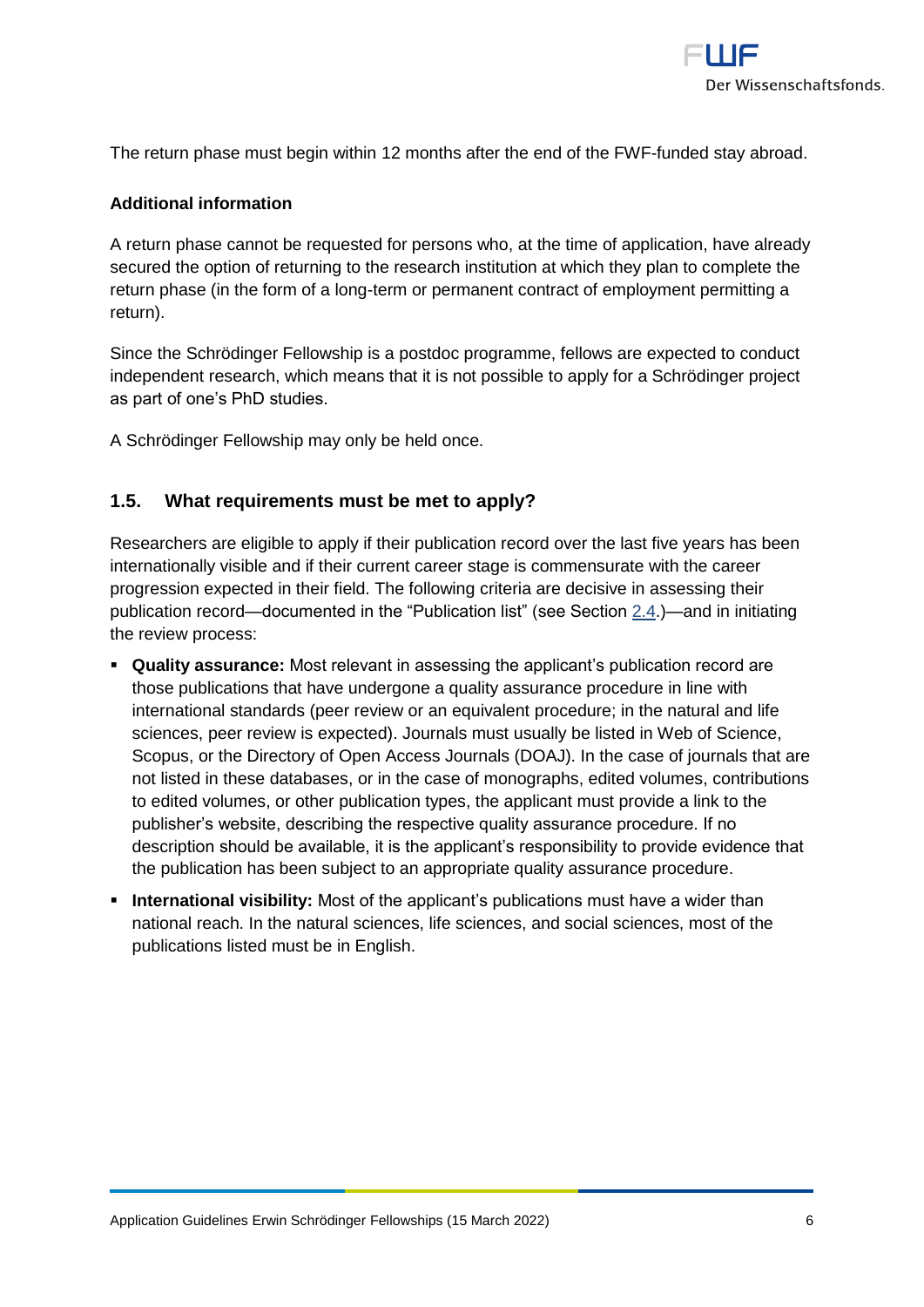

▪ **Number/scope and quality** of the applicant's publications must be commensurate with the expected career progression and the field concerned. At least two publications must have undergone a quality assurance procedure and must be internationally visible with a substantial and independent contribution on the part of the applicant  $2$ .

Should an applicant fail to meet one or more of the above criteria, the applicant must include an explanation with the application. In cases of doubt, the decision-making bodies of the FWF shall decide whether the research qualifications are adequate.

# <span id="page-6-0"></span>**1.5.1. Consideration of career breaks**

The FWF will take justified career breaks (e.g., parental leave, caring for a family member, long-term illness or research position in the non-academic sector) into consideration in assessing the applicant's eligibility to apply. Relevant information can be included in the academic CV and thus also be available to the reviewers.

# <span id="page-6-1"></span>**1.5.2. Inclusion of disabled and chronically ill people**

The FWF will also take any exceptions to typical career paths due to disability and/or chronic illness into consideration in assessing the applicant's eligibility to apply. Relevant information can be included in the academic CV and thus also be available to the reviewers.

# <span id="page-6-2"></span>**1.6. What types of funding can be requested?**

## **Basic fellowship** (personnel costs)

The amount of the fellowship depends on the costs of living in the respective country (see [Appendix II\)](#page-23-0).

## **Travel costs**

 $\overline{a}$ 

The principal investigator receives a travel subsidy. Funding can also be requested for the travel costs of family members (spouse/partner and children), provided that they will reside with the applicant abroad for at least six months (see [Appendix II\)](#page-23-0).

 $2$  In the case of the Life Sciences, the following applies: If the application is submitted more than two years after the doctoral degree has been awarded (at the time when the application is submitted), the applicant must appear as the first, last, or corresponding author in at least one of the two peer-reviewed, internationally visible publications.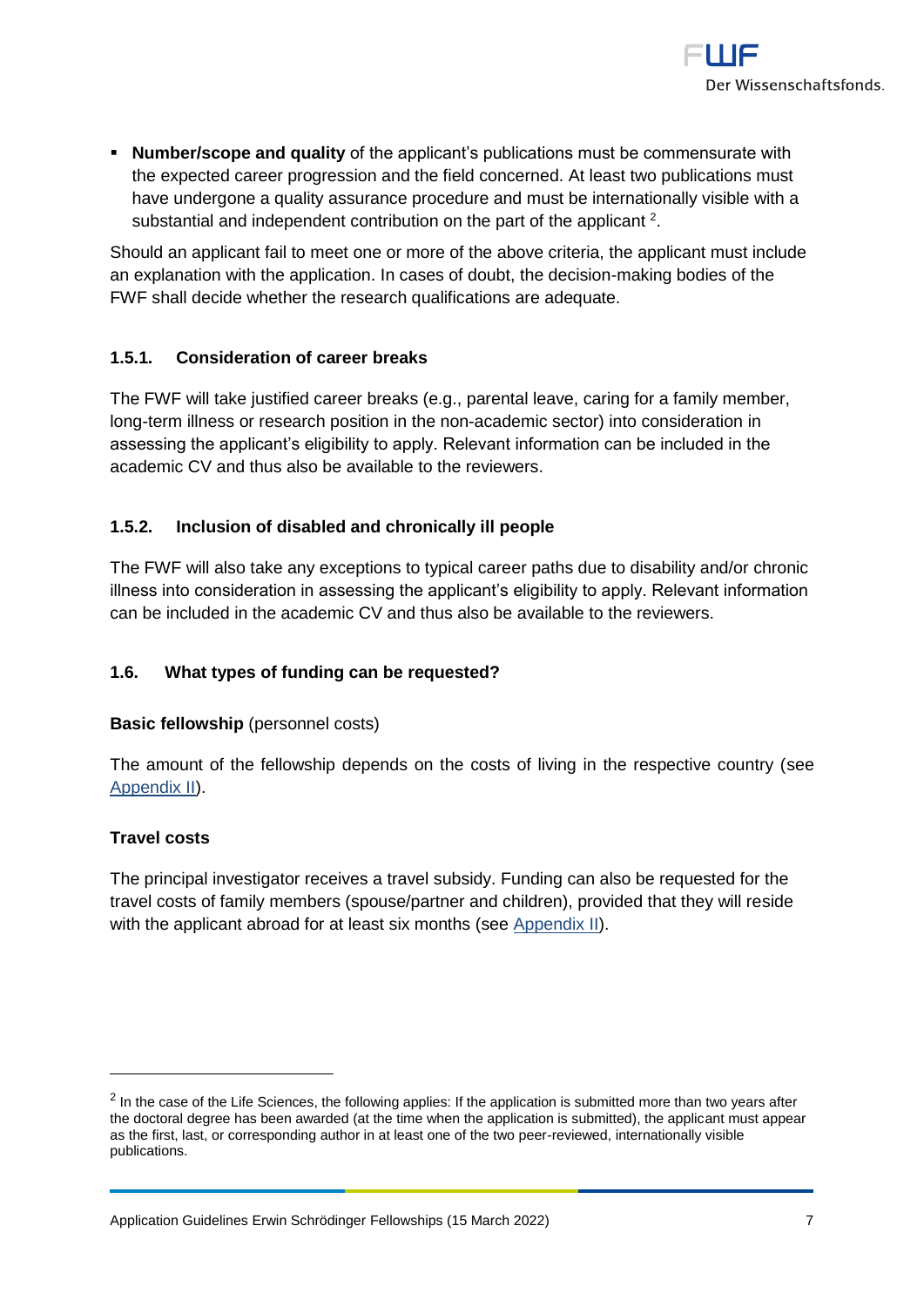

# **Additional subsidy for children**

This is paid for children who will reside with the principal investigator abroad for at least six months. The amount is prorated based on the actual stay of the child (see [Appendix II\)](#page-23-0).

#### **Maternity benefit**

If a fellow gives birth during the abroad phase, the fellow is entitled to a four-month maternity benefit. The fellowship will be automatically extended by this period of time (see [Appendix II\)](#page-23-0).

# **Pension insurance**

The costs for voluntary payments into the statutory pension insurance (*Selbstversicherung*) or continued optional insurance (*Weiterversicherung*) pursuant to the General Social Insurance Act (ASVG) in Austria during the time of the fellowship abroad will be refunded.

#### **Conference travel**

Subsidies can be granted as part of the abroad phase if the presentations are thematically related to the approved project (see [Appendix II\)](#page-23-0).

#### **Publication costs**

As part of the [Peer-Reviewed Publications programme,](https://www.fwf.ac.at/en/research-funding/fwf-programmes/peer-reviewed-publications/) the FWF provides additional funding upon request for publications resulting from approved projects, up to three years after the end of the project.

#### **Note on project funds during the abroad phase**

The FWF assumes that the foreign research institution will provide all the means necessary to carry out the research project (this also includes bench fees, overheads, etc.). In exceptional and duly justified cases where this can be proven to be impossible, an application for additional support may be submitted to the FWF. The application must be accompanied by a separate breakdown of required costs, a precise description of how the funds are to be spent, and a detailed justification of why the host or the research institution cannot fulfil the requirements listed in the "Declaration by the host". The FWF would like to point out that the approval of a Schrödinger project does not necessarily mean that the additional funding request will also be approved.

#### **Return phase funding**

Funding for the return phase covers the funding of a [senior postdoc](https://www.fwf.ac.at/en/research-funding/personnel-costs/) employment contract at the Austrian research institution and a lump-sum payment of **€12,000.00 per year for**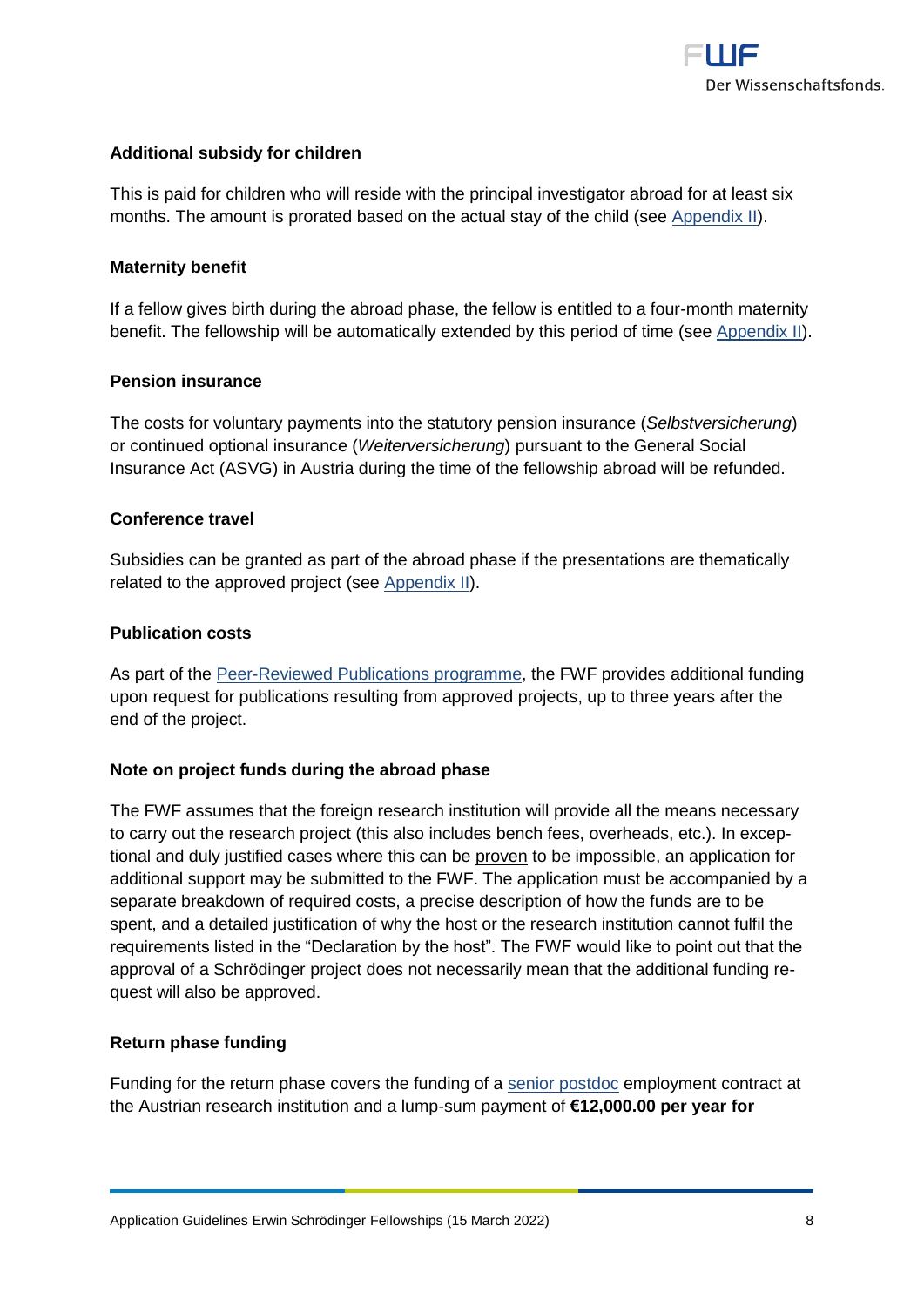

**project-specific costs**. Of those project-specific costs, €2,000.00 per year can be used for coaching or personal development.

# <span id="page-8-0"></span>**1.7. Applying for additional funding**

Applicants for a Schrödinger Fellowship

- cannot submit parallel applications to the FWF for the same programme or for another career development programme (ESPRIT, Elise Richter or Elise Richter PEEK). Applicants may apply for FWF funding in other programme categories by submitting a separate proposal, provided that they meet the application requirements of the respective programme;
- can apply simultaneously to other agencies for funding for the stay abroad. However, applicants are obliged to promptly notify the FWF in writing of such applications to other funding institutions as well as their decisions. The decision-making body of the FWF will decide whether and how much of the third-party funds will be deducted. If substantially identical applications are approved by other national and international funding bodies, and their scope of funding is sufficient to carry out the planned research project, the applicant must choose one of the approved grants. A combination (for instance, to only utilize the return phase funding) is not permitted.

# <span id="page-8-1"></span>**2. Application content and form**

# <span id="page-8-2"></span>**2.1. Sections of the application**

For an application to be complete, it must contain the following sections:

- **1) Academic abstract in English** comprising no more than 3,000 characters (incl. spaces; no formulas or special characters). The academic abstract will be used to inform potential reviewers about the project. The abstract must be subdivided into the following sections using the given English terms:
	- Wider research context / theoretical framework
	- Hypotheses / research questions / objectives
	- Approach / methods
	- Level of originality / innovation
	- **Primary researchers involved**

Where options are given (indicated by slashes), please choose an option that is appropriate for your project.

#### **2) Project description:**

A project description on no more than 20 consecutively numbered pages, incl. table of contents, list of abbreviations, headings, figures, captions, tables, footnotes, etc.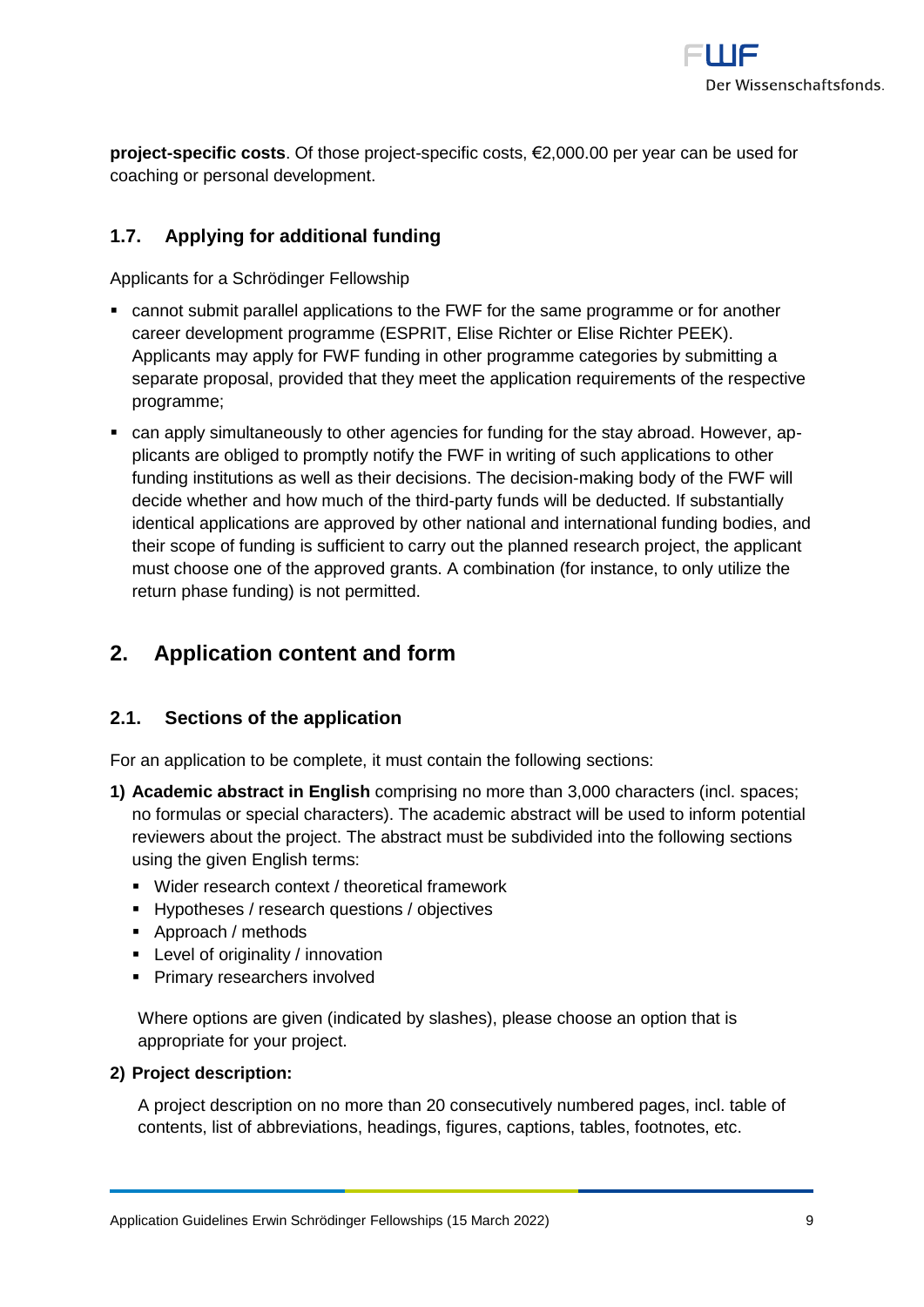

The project description must also include the following annexes on additional pages (specifications see Section [2.3.4.](#page-13-0) onwards)

- Annex 1: List of literature cited in the application (*References*) on no more than five pages
- Annex 2: Academic CV and description of previous research achievements of the applicant
- Annex 3: Invitation of the foreign research institution
- Annex 4: Recommendation letter of the Austrian research institution
- Annex 5 (optional): Collaboration letters of national and international cooperation partners (no more than 1 page per letter);

The project description including these annexes must be uploaded as a single file called *proposal.pdf*. The FWF will send this document to the reviewers.

## **3) Attachments to be uploaded individually:**

Mandatory**:** publication list for the last five years, broken down into quality assured and non-quality assured (see [Section 2.4.\)](#page-14-2).

Where applicable: cover letter; list of reviewers to be excluded; report on results or final report, for follow-up applications (see [Section](#page-15-0) 2.6.); for resubmissions: overview of all the changes made in the resubmitted application and response(s) to reviews.

## **4) Completed forms**

- Required forms: *academic abstract, application form*, *Programme-specific data and Coauthors* form;
- <span id="page-9-0"></span>▪ Optional forms: *National / International cooperation arrangements* form.

## **2.2. Formal requirements and submission of application**

## <span id="page-9-1"></span>**2.2.1. Language of application**

To allow applications to be reviewed by international experts, applications must be submitted in English. If desired, a version in German or another language may be added as a supplement; however, submission solely in German or another project-relevant language other than English is permitted only in exceptional cases. Such exceptions apply exclusively to applications from the fields of linguistic and literary studies which concern only texts in German or languages other than English. In all such cases, it is absolutely necessary to consult the responsible project officers of the Strategy - [Career Development department](https://www.fwf.ac.at/en/about-the-fwf/organisation/fwf-team/specialist-departments/strategy-career-development/) prior to application and then submit an academic abstract for the project as well as a brief yet convincing statement explaining why submission in a language other than English is justified for substantive academic reasons. The final decision shall be made by the decision-making bodies of the FWF.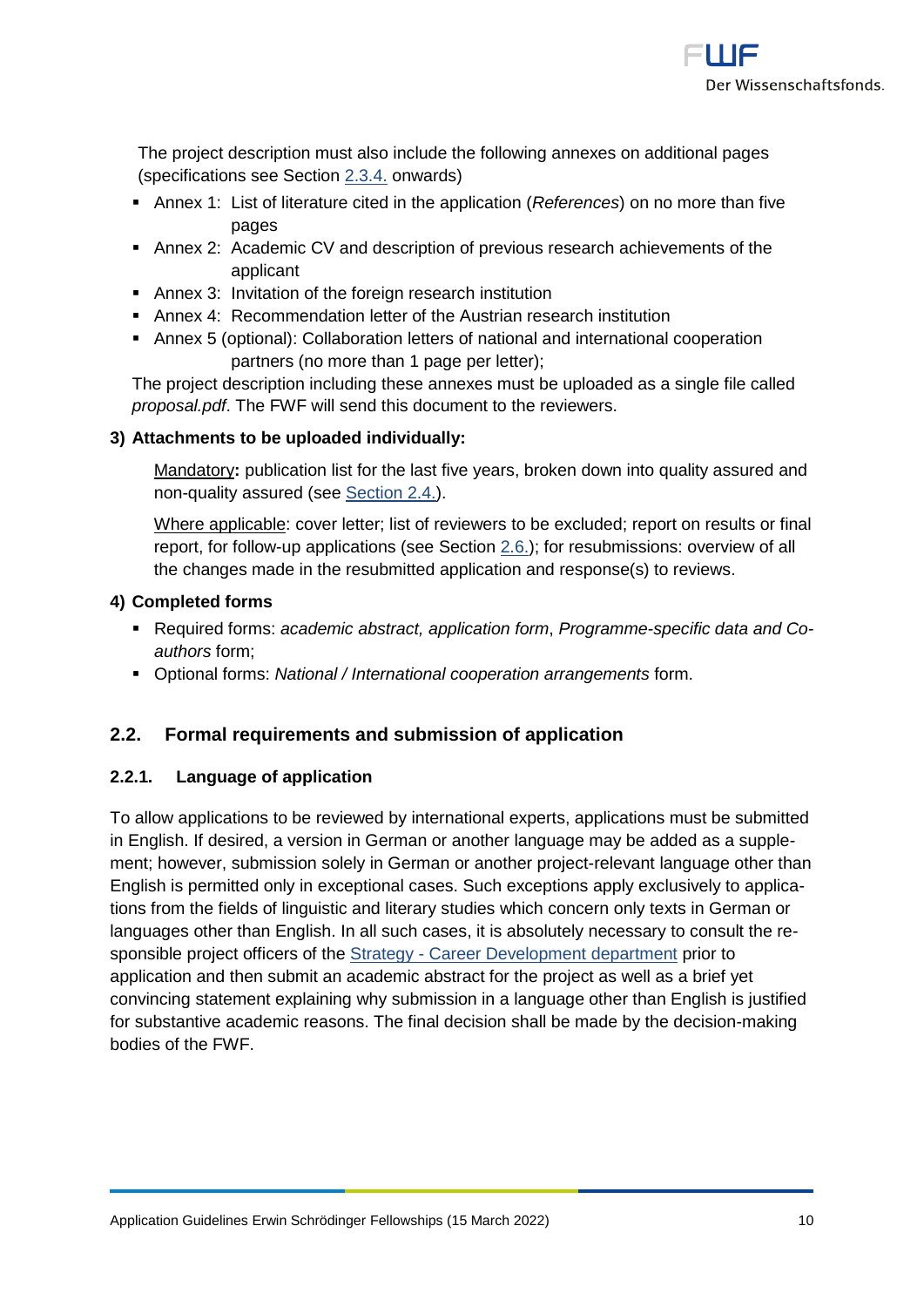

# <span id="page-10-0"></span>**2.2.2. Formatting**

The continuous text in the project description, annexes 1 and 2, and the attachments must be written in 11 pt. font with 15-20 pt. spacing and at least 2 cm margins. Applicants must comply strictly with all upper limits (e.g., number of pages, attachments, etc.).

Citations in the text and the list of works cited (*References*) in the application must be in line with the conventions of the respective discipline, preferably according to a widely-used style guide (e.g., *Chicago Manual of Style*, *APA Publication Manual*). Applicants are free to choose the citation conventions or style guide they prefer, but they must apply them/it consistently throughout the application. If available, a [DOI address](http://www.doi.org/) (DOI = Digital Object Identifier) or another [persistent identifier](https://en.wikipedia.org/wiki/Persistent_identifier) should be used for the literature cited.

# <span id="page-10-1"></span>**2.2.3. Submitting the application**

The application must be submitted online at *[elane](https://elane.fwf.ac.at/)*.

To submit the application online, applicants are required to register at the address shown above. All the necessary forms must then be filled out online; additional documents such as the project description are to be uploaded as well. For additional information, see the ['User](https://elane.fwf.ac.at/wicket/resource/org.apache.wicket.Application/QuickReference_en-ver-BEBE0AE980D9E3AAD9C10DE9C2B99684.pdf)  [manual –](https://elane.fwf.ac.at/wicket/resource/org.apache.wicket.Application/QuickReference_en-ver-BEBE0AE980D9E3AAD9C10DE9C2B99684.pdf) elane'.

# **1) Required parts of the application:**

- **a) Files:**
	- *Proposal.pdf* (project description incl. annexes 1-4 and where applicable 5, with PDF bookmarks, at least for the major sections)
	- *Publication\_list.pdf* (publication list for the last five years, broken down into quality assured and non-quality assured)

## **b) Forms:**

- *Academic abstract* in English
- *Application form*
- *Programme-specific data*
- *Co-authors* (mandatory information)
- *National and international cooperation arrangements* (if applicable)

## **2) File uploads – if applicable:**

- *Cover Letter.pdf* (= accompanying letter)
- *Negative list.pdf* (= list of reviewers who should be excluded)
- *Follow.pdf* (= result report or final report of the previous project in case of follow-up applications)
- *Overview Revision.pdf* (=in the case of resubmission, overview of all changes made in the resubmitted application)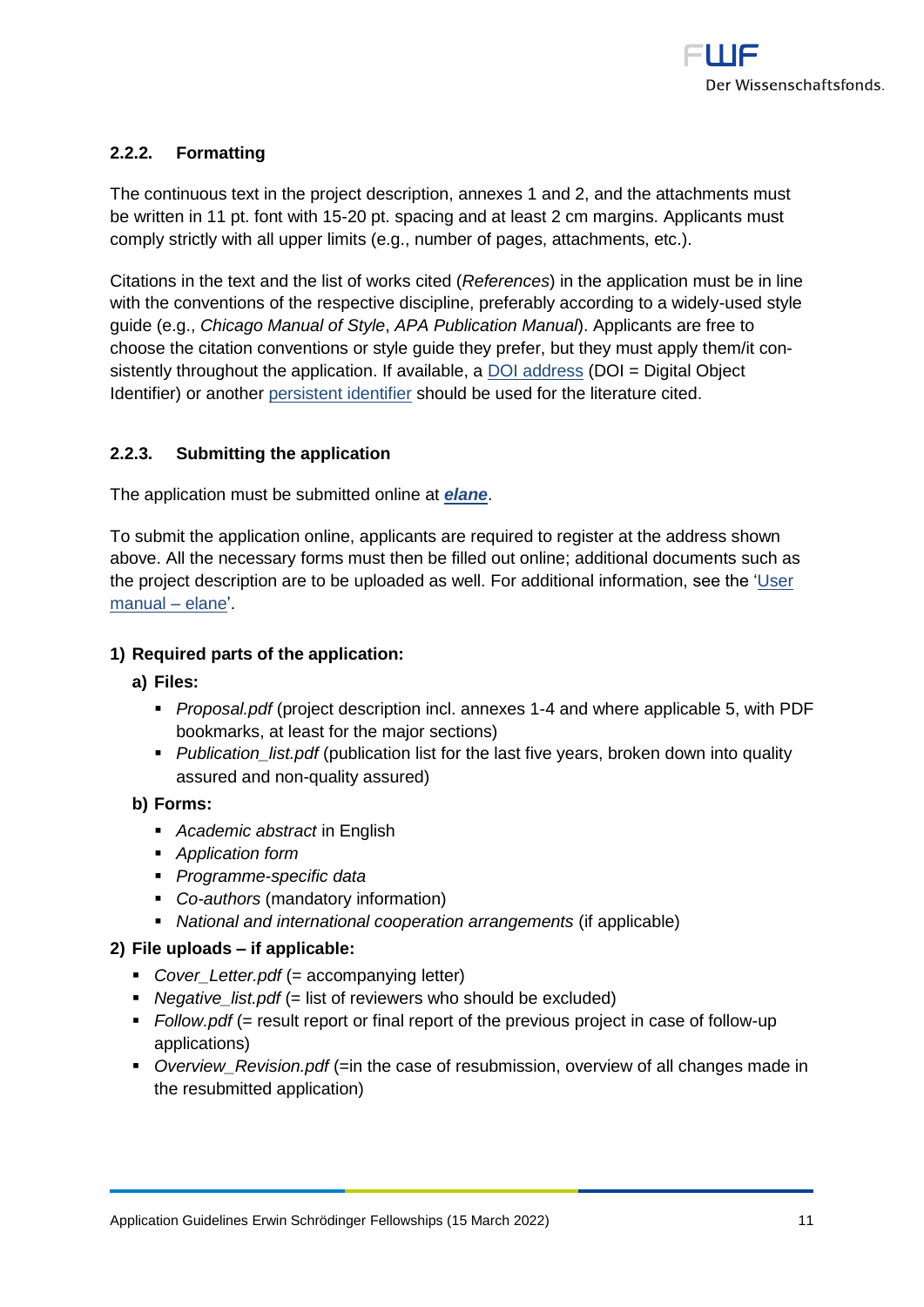

■ *Revision.pdf* (=in the case of resubmission, an overall response to all the reviewers or, if preferred, a short response to *each* reviewer saved in a *separate* file: *Revision\_A.pdf, Revision\_B.pdf* etc.)

Once the application has been submitted, a [PDF cover sheet](https://www.fwf.ac.at/fileadmin/files/Dokumente/Antragstellung/glossary_application-guidelines.pdf) will be generated automatically.

This cover sheet must be sent to the FWF

- a) by conventional mail with the handwritten signature of the applicant and the handwritten signature(s) of the authorised signatory or signatories of the research institute(s) and the stamps of the research institute(s), *or*
- b) by email (office  $@fwt.ac.at$ ) with a scan of the signature(s) and stamps(s) of the research institute(s) and **signed using the applicant's qualified electronic signature [\(Citizen Card/Mobile Phone Signature\)](https://www.buergerkarte.at/en/)**, *or*
- c) by email (office  $@fwt.ac.at$ ) and signed using the qualified electronic signature of the research institute(s) and the applicant.

The application shall not be considered officially submitted until the FWF receives the cover sheet signed in the manner described above. Please note that a scanned version with signatures and stamps but **not signed using the applicant's qualified electronic signature** (Citizen Card/Mobile Phone Signature) is **not sufficient**.

# <span id="page-11-0"></span>**2.3. Project description and annexes**

<span id="page-11-2"></span>The project description must comprise no more than 20 pages and include a table of contents as well as the contents described in [2.3.1,](#page-11-1) [2.3.2](#page-12-0) and [2.3.3.](#page-12-1) Annexes must be attached to the project description in the order given from section [2.3.4.](#page-13-0) onwards. Only the project description including the annexes will be forwarded to the reviewers.

## <span id="page-11-1"></span>**2.3.1. The proposed research**

- 1) State of the art of relevant international research (including own preliminary work, if applicable) and relation of the project to this context
- 2) Clearly defined aims and hypotheses or research question(s) of the project
- 3) Description of the project's anticipated level of originality or innovation<sup>3</sup>

Application or development of new research methods, new technologies, or original approaches to solving research questions.

 $3$  Examples of applications worthy of funding include, among others:

Research on new ideas and/or examination of new research questions,

Application or modification of existing methods, technologies, or approaches to new research questions. Please note that the next logical step or the incremental further development of published data is not considered to be innovative or original.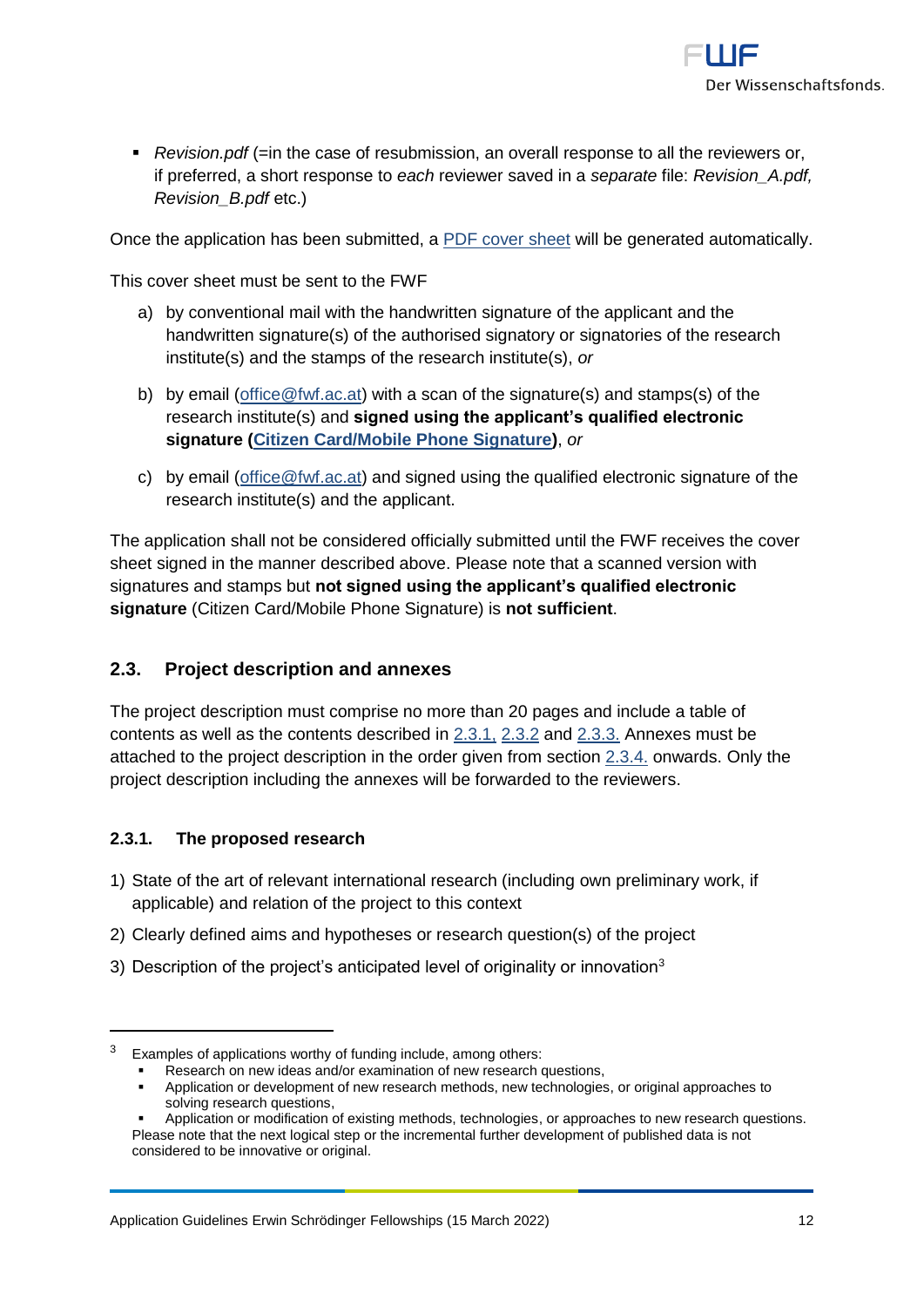

4) Methods

 $\overline{a}$ 

- 5) Intended [cooperation arrangements](https://www.fwf.ac.at/fileadmin/files/Dokumente/Antragstellung/glossary_application-guidelines.pdf) (national and/or international) as part of the planned project should be explained. This explanation should specify the people with whom the applicant aims to collaborate, what the subject of the intended cooperation arrangement(s) will be and what they will contribute to the project. All of the national and/or international cooperation arrangements that were stated to be essential in the project description should be listed on the cooperation arrangements form and may be evidenced by a collaboration letter.
- 6) Work plan and timeline
- 7) Research-related qualifications of the researchers involved
- 8) All potential ethical, safety-related, or regulatory aspects<sup>4</sup> of the submitted project and how the applicant plans to deal with them must be described in a separate section. These questions should be addressed briefly in the text even if the applicant believes the project does not raise any ethical issues.
- 9) A separate section must describe what sex-specific and gender-related issues<sup>5</sup> the planned project may potentially give rise to, and how the applicant intends to deal with them. These must be addressed briefly in the text even if the applicant believes the project does not raise any sex-specific and gender-related issues.

#### <span id="page-12-0"></span>**2.3.2. Information on the chosen foreign research institution6**

Justification why this research project should be carried out at this research institution, especially why collaborating at the research institution is necessary and appropriate for achieving the aims of the project.

#### <span id="page-12-1"></span>**2.3.3. Information on career development and the option to return**

- Importance of the project for the academic and research reputation of the applicant and his or her career development
- In what way can the acquired know-how be applied as part of the return phase? Is there an employment relationship with a return option (see [Section](#page-6-2) 1.4., Additional information)? In addition, information must be provided on the following: planned project work / planned

<sup>4</sup> For instance, the European Commission's *[Ethics for Researchers](http://ec.europa.eu/research/participants/data/ref/fp7/89888/ethics-for-researchers_en.pdf)* or *[The European Code of Conduct for](https://ec.europa.eu/info/funding-tenders/opportunities/docs/2021-2027/horizon/guidance/european-code-of-conduct-for-research-integrity_horizon_en.pdf)  [Research Integrity](https://ec.europa.eu/info/funding-tenders/opportunities/docs/2021-2027/horizon/guidance/european-code-of-conduct-for-research-integrity_horizon_en.pdf)* can serve as a guide here*.*

<sup>&</sup>lt;sup>5</sup> Positioning and reflecting on the research approaches planned for the project in terms of sex-specific and gender-related issues, for instance: Is the research approach likely to produce sex-specific and gender-related findings? If so, what findings? How and where are these integrated into the research approach? (For information on checking the relevance of sex-specific and gender-related issues to a project, see [https://www.fwf.ac.at/en/about-the-fwf/gender-issues/fix-the-knowledge/fix-the-knowledge-detail/\)](https://www.fwf.ac.at/en/about-the-fwf/gender-issues/fix-the-knowledge/fix-the-knowledge-detail/)

<sup>6</sup> If it is necessary to carry out the project, applicants may request a stay abroad at a maximum of two research institutions. The stay at the second research institution must last at least 3 months.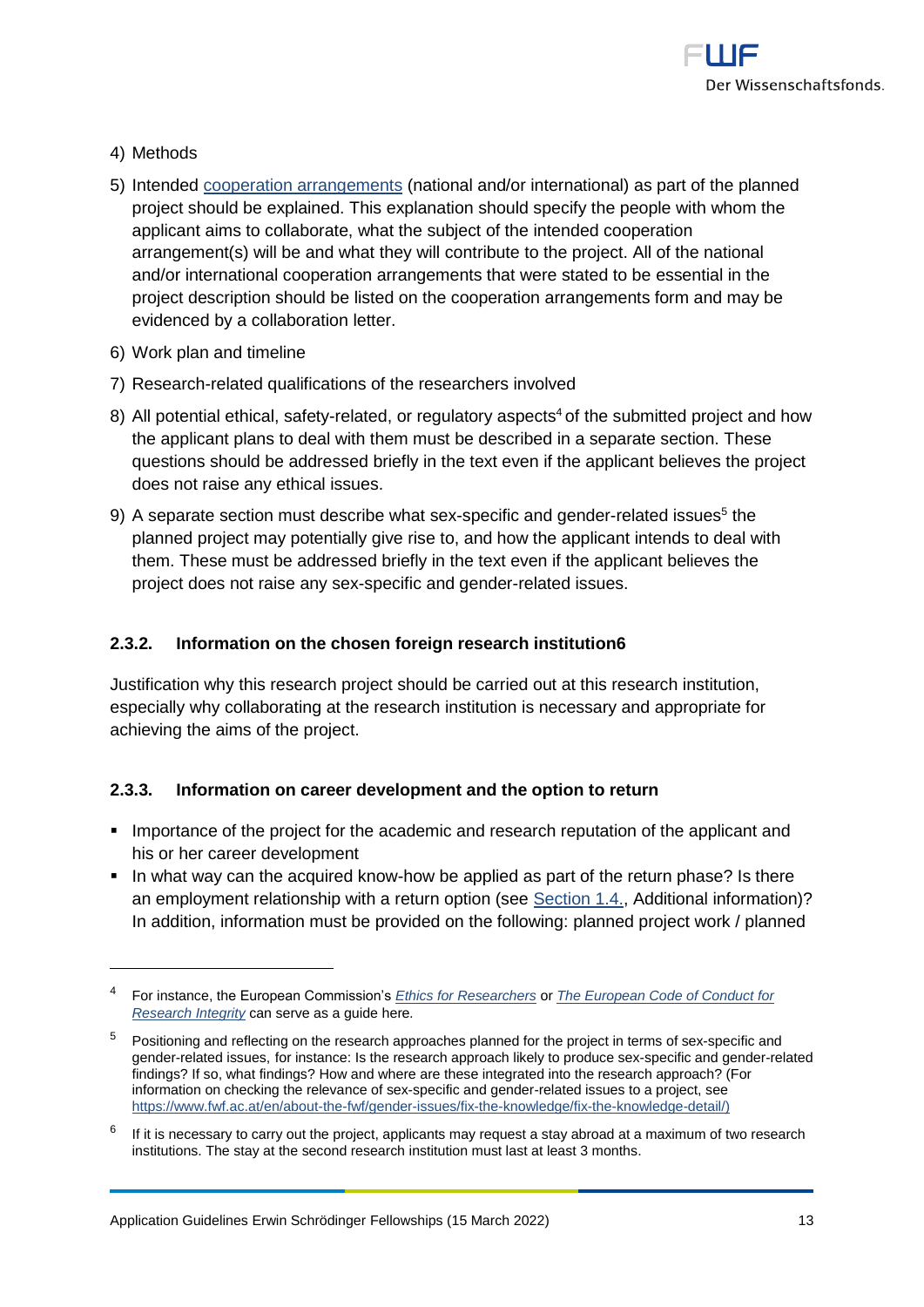

completion of the project in Austria or planned new research projects based on the insights gained abroad. If a return phase is requested, the applicant should also provide information on the work plan and timeline and a justification for the choice of research institution for the return phase.

# <span id="page-13-0"></span>**2.3.4. Annex 1: List of references**

<span id="page-13-1"></span>List of literature cited in the application on no more than five pages

# **2.3.5. Annex 2: CV and description of previous research achievements**

The academic CV and research achievements of the applicant should be described on no more than three pages.

#### *2.3.5.1. Required contents for academic CV*

- Name and contact details of the person, address of the research institution, and relevant websites. It is also required to provide a publicly available link (hyperlink) to a list of all publications; the use of [ORCID](https://orcid.org/) (Open Researcher and Contributor ID) is expressly recommended for this purpose.
- List of academic milestones and relevant positions held to date (with a brief explanation of any career gaps, if applicable).
- Main areas of research and short statement of the most important research results achieved to date.

## *2.3.5.2. Required description of previous research achievements*

- Academic publications: list of **no more than ten** of the most important published or accepted **academic publications** (journal articles, monographs, edited volumes, contributions to edited volumes, proceedings, etc.), for each publication, if available, either a [DOI address](http://www.doi.org/) or another [persistent identifier](http://en.wikipedia.org/wiki/Persistent_identifier) must be indicated. In accordance with the [San Francisco Declaration on Research Assessment \(DORA\),](https://sfdora.org/) journal-based metrics like the journal impact factor should not be included.
- **Additional research achievements:** list of no more than ten of the most important research achievements apart from academic publications (such as awards, conference papers, keynote speeches, important research projects, research data, software, codes, preprints, exhibitions, knowledge transfers, science communication, licenses, or patents).

## <span id="page-13-2"></span>**2.3.6. Annex 3: Invitation of the foreign research institution**

with the signature and letterhead of the research institution: free-form statement from the hosting researcher (= host) on the content of the project and the suitability of the applicant.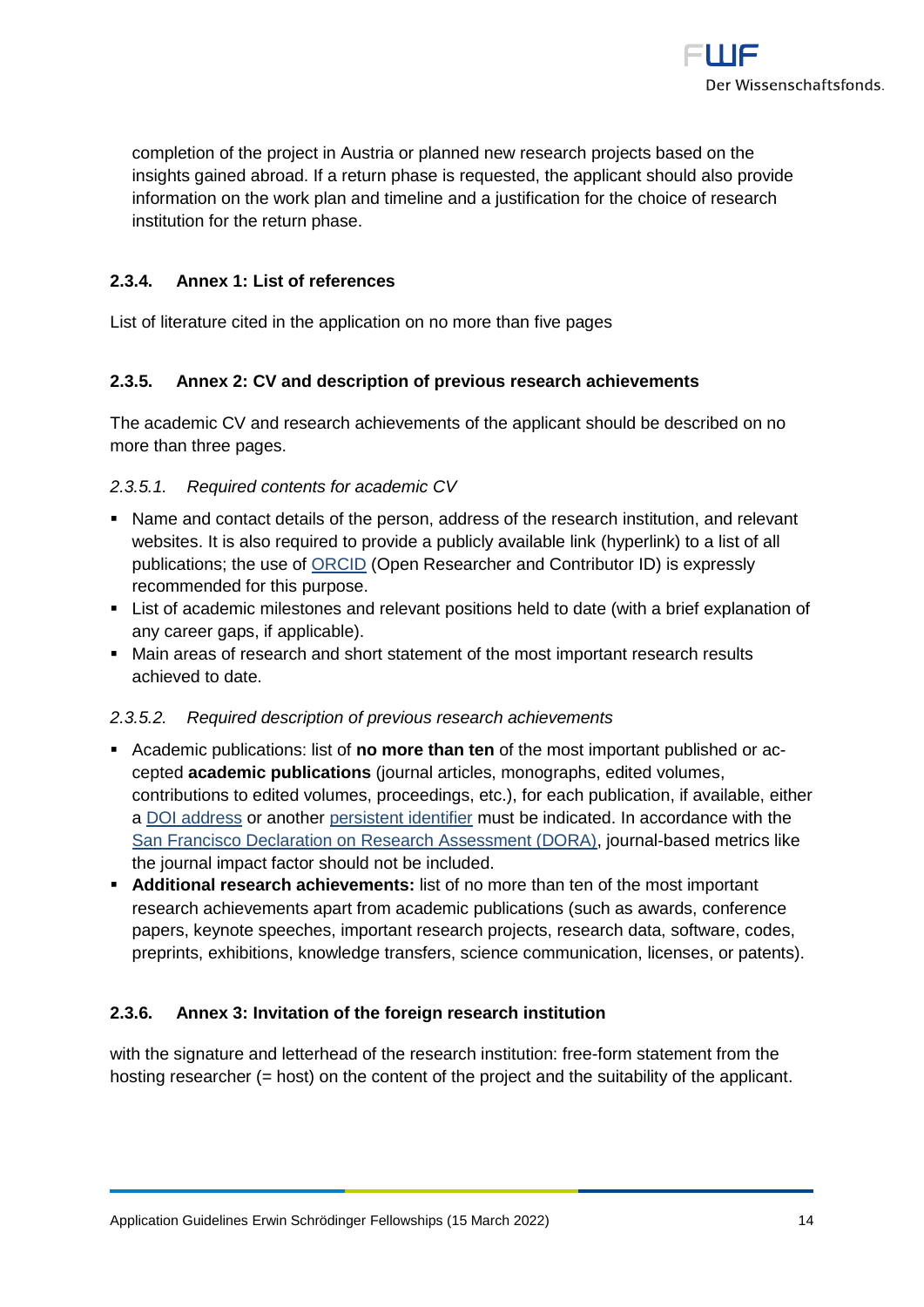

# <span id="page-14-0"></span>**2.3.7. Annex 4: Recommendation letter of the Austrian research institution**

with the signature and letterhead of the research institution: free-form statement on the applicant, on the topic and the importance of the research project and on the potential employment of the applicant after the end of the project (return option).

### <span id="page-14-1"></span>**2.3.8. Annex 5: Collaboration letters (optional)**

Confirmations (each no more than 1 page) of national and international cooperation partners that the project description clearly identifies as essential for the project.

## <span id="page-14-2"></span>**2.4. Mandatory attachment: Publication list**

A list of all research publications<sup>7</sup> over the last five years (broken down into "quality assured publications" and "other publications") of the applicant (*publication\_list.pdf*). This list – which will not be forwarded to the reviewers – is used to assess applicants' eligibility and helps the FWF to speed up the process of finding reviewers who do not have a conflict of interest.

### <span id="page-14-3"></span>**2.5. Forms**

 $\overline{a}$ 

All required forms must be completed in their entirety. For the application to be legally binding, the FWF requires the cover sheet generated automatically at the end of the submission process, including the original signatures and stamps:

- Affirmation of applicant,
- Confirmation of the requirement of specific permits and approvals for conducting the proposed project
- Declaration by the host (= declaration about safety standards and access to infrastructure, as well as confirmation that the existing ethical rules are respected, and the necessary permits and approvals will be obtained)
- Consent of the applicant relating to GDRP
- **■** If funding is requested for the return phase, affirmation of the applicant's research institution

*Co-authors* form: All persons who have made substantial research-related contributions to the conception and writing of the application should be named as co-authors. A brief description of the nature of each contribution should be included; where there are no co-authors, applicants should state this explicitly on the form.

Publication lists must include: all authors, complete titles, journal, year, and page numbers. For each publication, if available, either a [DOI address](http://www.doi.org/) or anothe[r persistent identifier](http://en.wikipedia.org/wiki/Persistent_identifier) should be indicated; for publications with more than 20 authors, an "et al." reference can be used.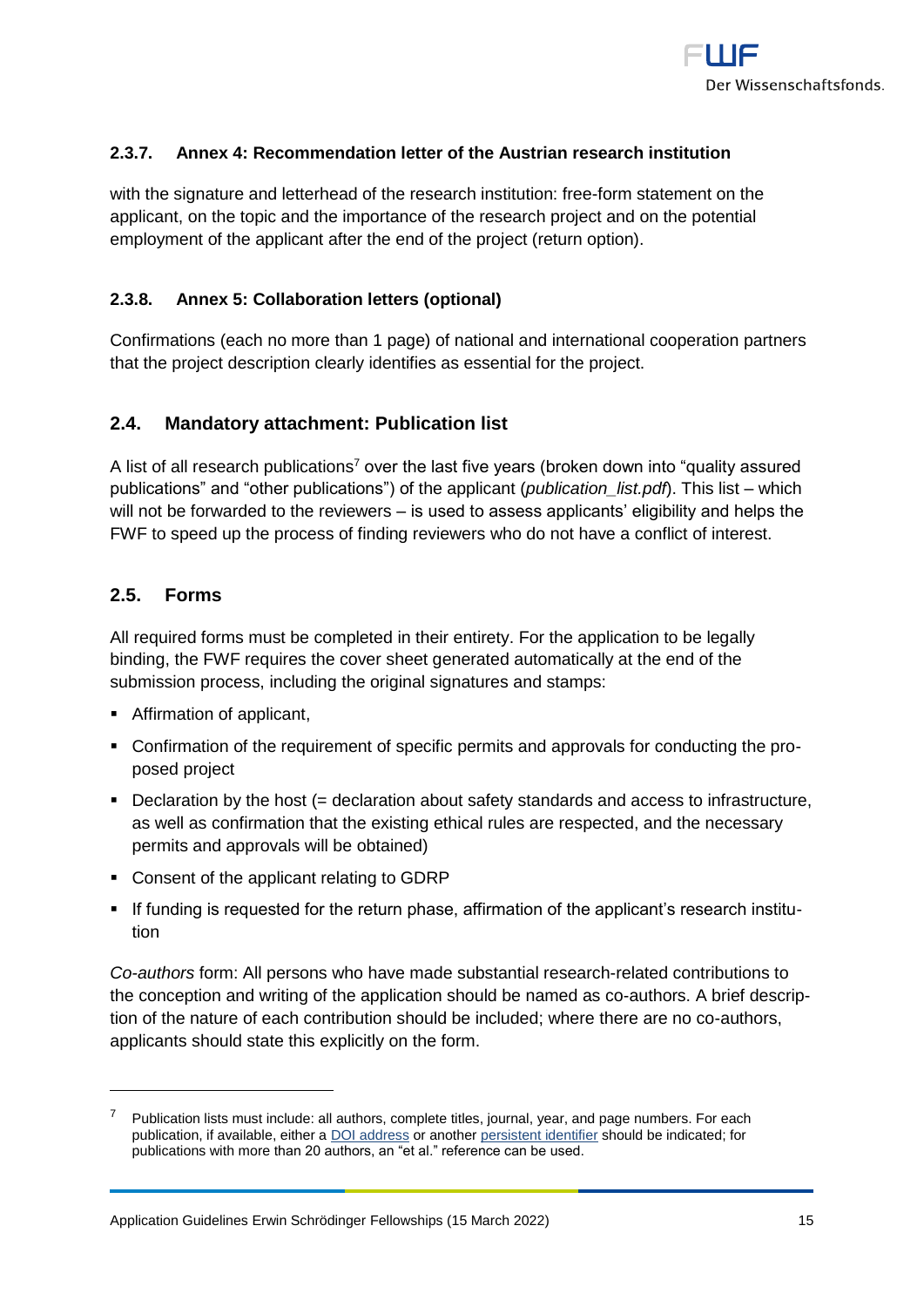

# <span id="page-15-0"></span>**2.6. Additional attachments**

In addition to the project description and the forms, the following attachments must be uploaded, where applicable:

- Cover letter:
- **EXECUTE:** List of reviewers who should be excluded:
- **EXT** If the project submitted is the continuation of an FWF-funded project, a report on previous results or a final report and a list of publications resulting from the project should be uploaded in the language of the application (no more than 6 pages);
- For the attachments needed when a rejected application is revised and resubmitted, see [Section 2.7.;](#page-15-2)

<span id="page-15-2"></span>It should be noted that any annexes or attachments in addition to the ones mentioned above will not be considered in further stages of the application process (such as further letters of recommendation, "forthcoming" publications etc.).

# <span id="page-15-1"></span>**2.7. Revising a rejected application ("resubmission")**

A resubmission is defined as the revision of a rejected application which – regardless of the programme category – deals with the same or similar research questions. Where an applicant submits an application on the same or very similar research questions yet does not consider it to be a resubmission but an entirely new project, the applicant must submit a separate accompanying letter to the FWF Office explaining how the research questions have in fact changed. For example, changes in research methods alone are not sufficient for a proposal to qualify as a completely new project. In cases of doubt, the decision-making bodies of the FWF shall decide.

- An accompanying letter containing an overview of all changes made in the resubmitted application must be submitted to the FWF. This overview will not be passed on to the reviewers.
- Response(s) to reviews: the applicant can decide whether the response(s) should be passed on only to the previous reviewer concerned or to all reviewers These response(s) should address the suggestions and criticism expressed in each review of the previous application and point out the changes made on that basis. Such responses are not necessary in the case of reviews written by persons who are to be excluded from the review process for the resubmitted application. However, such exclusions must be justified and will also be counted toward the list of reviewers (see [section 3\)](#page-16-0) who are to be excluded for the resubmission.
- $\blacksquare$  If all the reviewers are to receive the response(s), the applicant must submit a single document containing an overall response. If the response(s) are to be passed on only to the reviewers who were previously involved, the applicant should include a short response to each review in a separate document.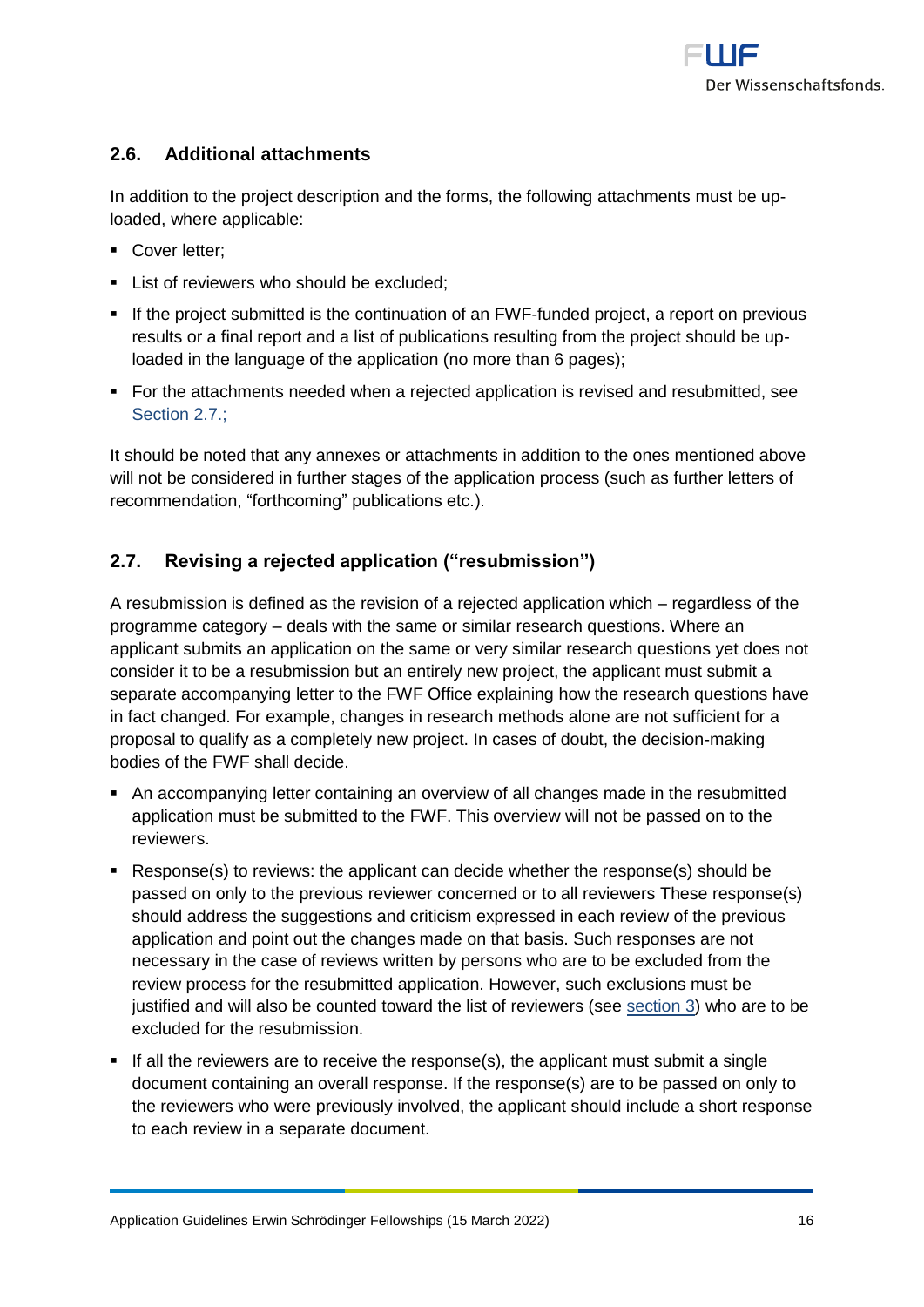

Resubmissions must show changes. If an application has been rejected for the reasons for rejection C3, C4, and C5, these changes need to be substantial (based on the comments in the reviews). If no such changes are made, the FWF's decision-making bodies will return the application to the applicant without review.

There is no deadline within which a resubmission of a rejected application must be submitted, but any relevant application requirements must be considered. Submission of a resubmission follows the application procedure described in [2.2.3.,](#page-10-1) meaning that it is submitted as a new independent application and not as an additional application to the previously rejected application.

# <span id="page-16-0"></span>**3. Processing of and decision on the application**

The FWF Office undertakes a formal check of the application. A detailed description of the decision-making process, the criteria for selecting international reviewers, detailed rules concerning conflicts of interest and the composition of expert juries and boards can be found in the [General Principles of the Decision-Making](https://www.fwf.ac.at/en/research-funding/decision-making-procedure-evaluation/decision-making-procedure/) Procedure.

Information on the average duration of the review process can be found in the [FWF-Dashboard.](http://dashboard.fwf.ac.at/en/) When the review process is completed, the FWF Board considers the reviews and decides whether the proposal should be supported. The applicant will be informed in writing of the FWF's decision.

At least two reviews are necessary for an application to be approved.

## **Requests for changes and returning applications without review**

The FWF will not process incomplete applications, those which do not comply with the FWF's regulations or which contain formal errors (in particular, if the maximum length permitted is exceeded), unless and until the applicant has rectified the problems within a reasonable period of time (generally three weeks). If the problems have not been resolved within this period of time, the FWF's decision-making bodies will return these proposals without review. Similarly, applications will not be reviewed if they have been previously rejected by the FWF and resubmitted without appropriate revisions.

All applications that conform with the FWF's regulations will be sent out for review. The reviewers (generally persons working outside of Austria) will be selected by the members of the FWF Board and confirmed by the FWF's decision-making bodies.

Once the review process has begun, no more changes can be made to the application.

The most common reasons why applications are returned without review are (a) that the applicant's track record of publications does not meet the requirements (see [Section 1.5.](#page-5-0)) and (b) that the application does not address specific hypotheses or research questions (see [Section 2.3.1.](#page-11-2)).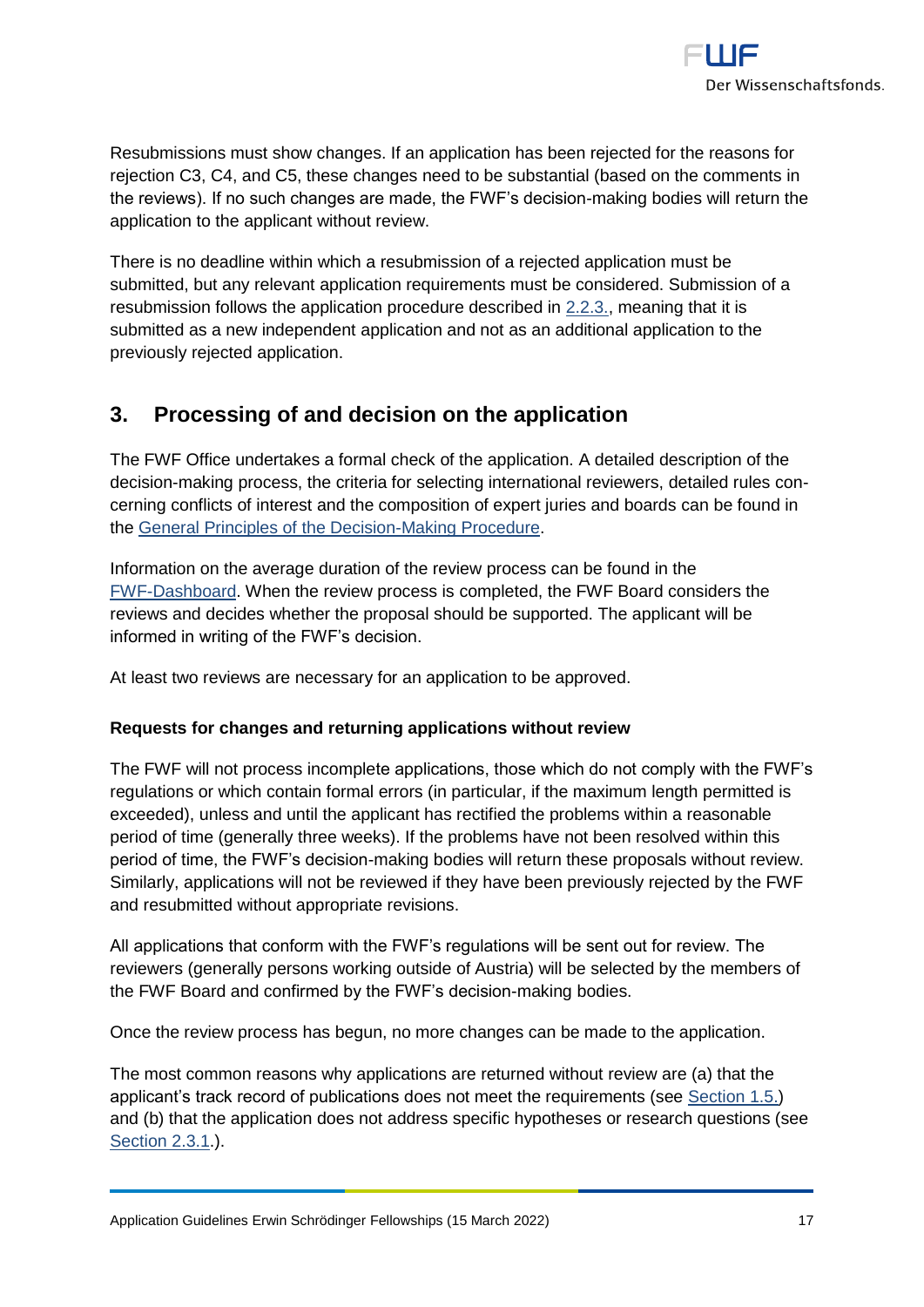

## **Reasons for rejection**

The reasons for rejecting an application will be analysed and assigned one of five categories (C1–C5). The result will be sent to applicants along with the reviews. A detailed description of the categories can be found in the [General Principles of the Decision-Making Procedure.](https://www.fwf.ac.at/en/research-funding/decision-making-procedure-evaluation/decision-making-procedure/)

#### **Resubmissions**

If the application is a resubmission of a previously rejected proposal, the FWF will generally contact those reviewers who provided *constructive* criticism on the previous application. Reviewers who gave entirely positive or negative comments will generally not be contacted for a second review. However, please note that all resubmissions are also evaluated by new reviewers.

#### **Proposal bans**

Applications that are rejected for reason C5 will be barred for 12 months (from the date of the decision) and cannot be resubmitted during that period.

Applications that have been submitted three times and rejected for reasons C3 or C4 (with the "three times" referring to the original application and two resubmissions) are also barred for 12 months (from the date of decision). Rejections for reasons C1 or C2 do not count towards this total.

It is only ever topics that are temporarily banned according to these rules, and not applicants.

#### **Exclusion of reviewers**

As mentioned in [section 2.6.,](#page-15-0) an additional document may be uploaded giving a list of up to three reviewers who the applicant believes may have a conflict of interest and whom the applicant therefore does not wish to review the application.

The applicant must give reasons for why they wish to exclude certain reviewers. If the reasons given hold up to scrutiny, the FWF will generally fulfil such requests and will exclude those reviewers from the review process.

A detailed description of the FWF's policy on conflicts of interest can be found in the [General](https://www.fwf.ac.at/en/research-funding/decision-making-procedure-evaluation/decision-making-procedure/)  [Principles of the Decision-Making Procedure](https://www.fwf.ac.at/en/research-funding/decision-making-procedure-evaluation/decision-making-procedure/) document.

Please note that the FWF does not wish to receive, nor will it consider a list of possible reviewers from applicants.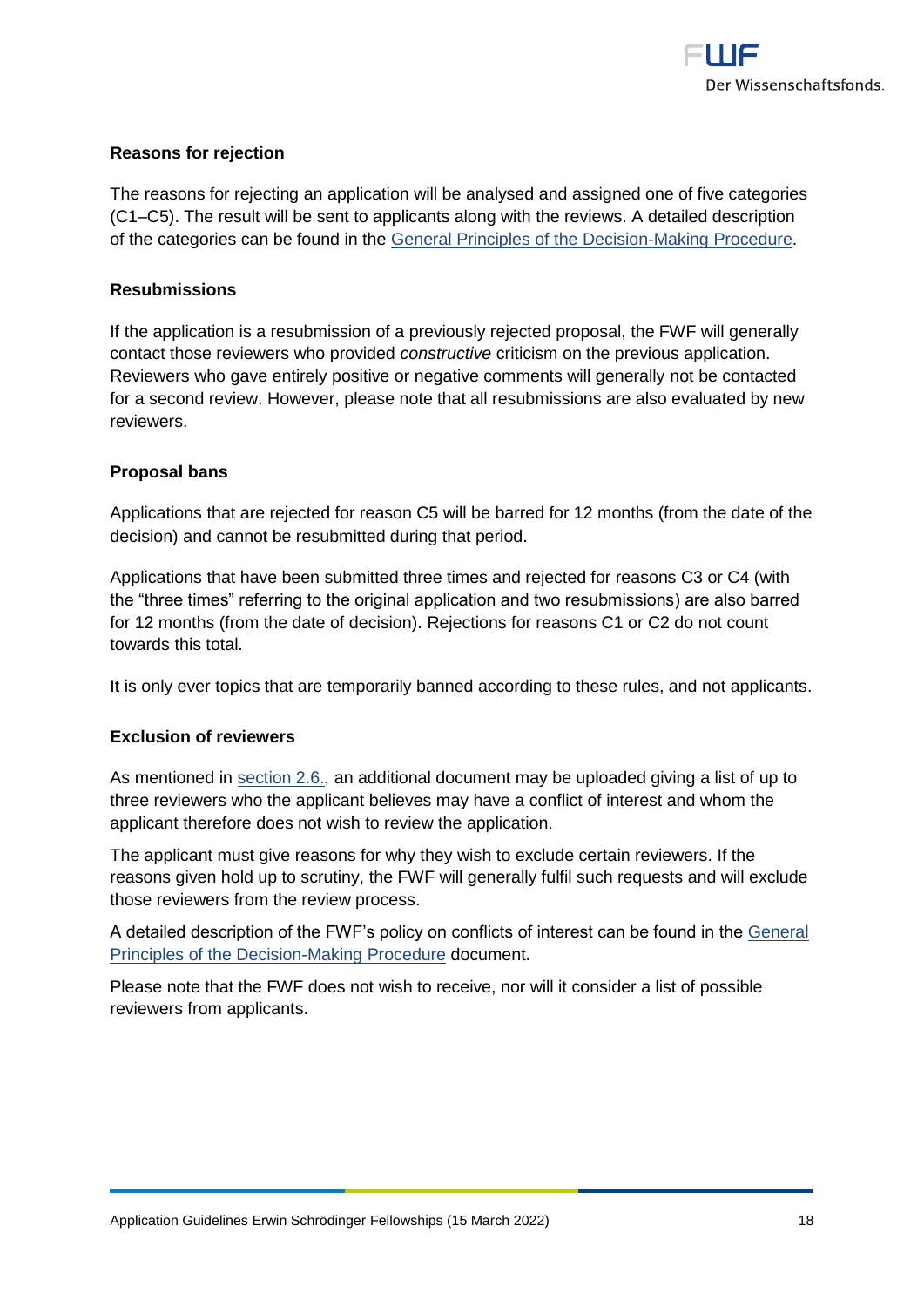

# <span id="page-18-0"></span>**4. Legal status**

# **Fellowship abroad**

During the stay abroad, the fellows conduct their work under their own responsibility. The awarding of the Schrödinger Fellowship does not constitute an offer of a contract of employment nor a contract for work and services. The fellows themselves are responsible for obtaining health and accident insurance and making any contributions to a pension plan (see [Section 1.6.\)](#page-6-2).

The Schrödinger Fellowship is awarded for a research activity that is to be performed outside of Austria and therefore is not subject to tax in Austria pursuant to § 3 para. 1 sentence 3 point d of the Income Tax Act (EStG).

## **Return phase in Austria**

During the return phase in Austria, the type of employment is a contract of employment for senior postdocs (according to the current [personnel costs\)](https://www.fwf.ac.at/en/research-funding/personnel-costs/). In exceptional cases, a research grant can be paid instead (if there is no institutional affiliation).

Upon the consent of a research institution that is subject to the 2002 Universities Act (UG 2002) or that has a corresponding agreement with the FWF, the research institution will be the employer. In the case of a research grant, the principal investigator is classified as selfemployed.

# <span id="page-18-1"></span>**5. Compliance with legal requirements and standards of research integrity**

The FWF would like to point out that applicants must comply with all legal requirements and safety provisions (e.g., Federal Disabilities Act) that apply for their project. At the time of application, applicants must state (see the cover sheet) whether – according to the rules of the respective research institution and/or the respective country – specific permits or approvals must be obtained (e.g., from ethics commissions, commissions on animal experimentation) to carry out the planned project. The host at the hosting institution must confirm that the existing ethical rules will be respected, and the necessary permits and approvals will be obtained. A copy of the necessary permits and approvals must be submitted to the FWF before the start of the project.

Applicants must also comply with the [Guidelines for Good Scientific Practice](https://oeawi.at/en/guidelines/) of the [Austrian](https://oeawi.at/en/)  [Agency for Research Integrity](https://oeawi.at/en/) (ÖAWI). If there is reason to believe that an applicant has failed to comply with these standards, the FWF will carry out a plausibility check in accordance with its [procedure.](https://www.fwf.ac.at/fileadmin/files/Dokumente/Research_Integrity_Ethics/FWF_Verfahren_Research_Misconduct-en.pdf) Depending on the circumstances, the FWF can arrange for the Austrian Agency for Research Integrity (ÖAWI) to carry out an investigation. The FWF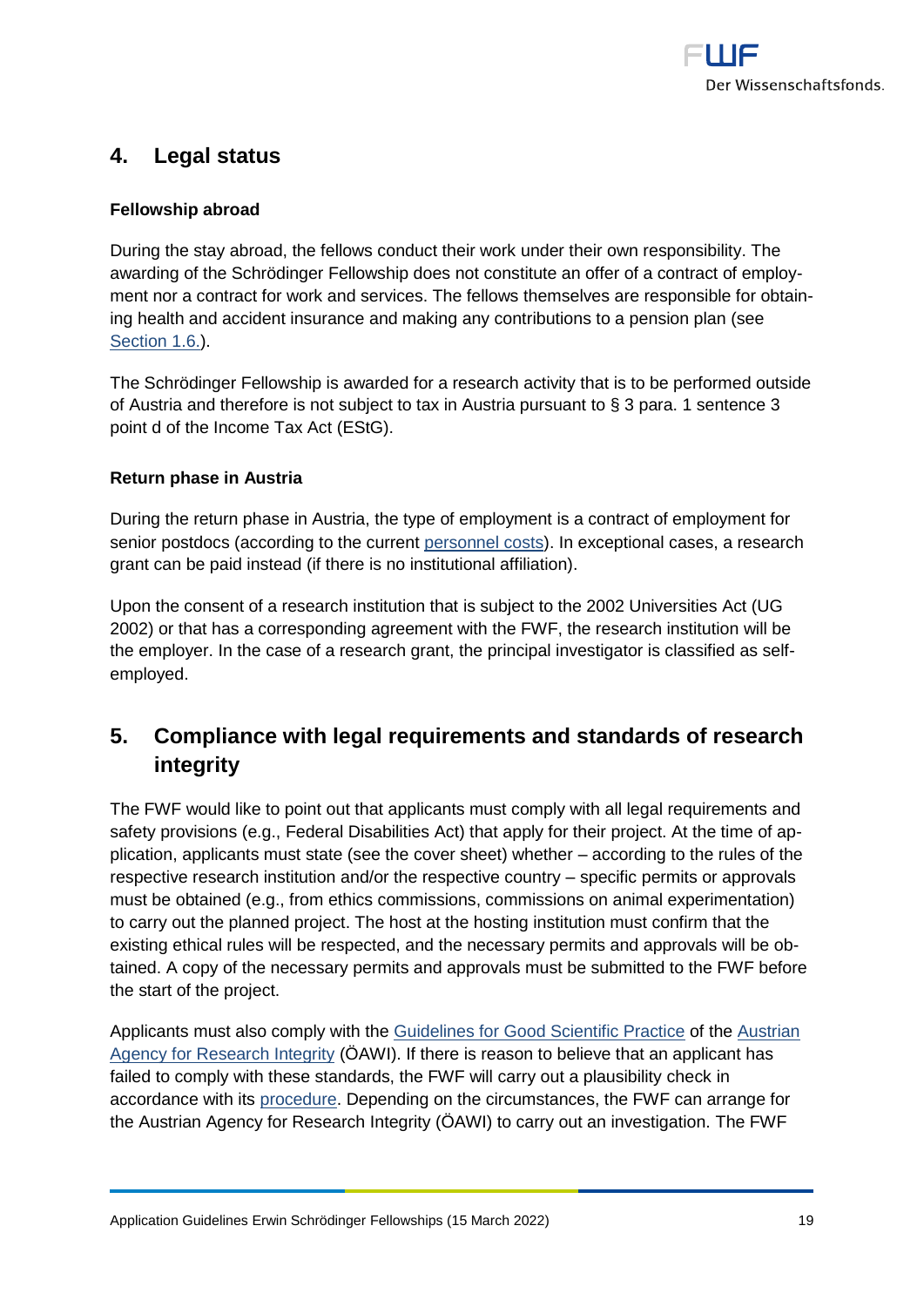

reserves the right to suspend, in part or in whole, any procedures related to applications or ongoing projects until this check or investigation has been concluded.

# <span id="page-19-0"></span>**6. Publication of project data and results**

The FWF would like to point out that should the project be approved, the FWF will publish on its website a summary of the project in German and English for public relations (PR) purposes – which must be sent to the FWF by the applicant when returning the grant agreement – as well as the amount of funding granted and, on project completion, summaries of the final report of the project. The principal investigator should ensure that these summaries are written in such a way as to safeguard legitimate interests of secrecy for reasons of national defence and patent law, and that trade secrets are appropriately protected. Guidelines for writing PR summaries can be found [here.](https://www.fwf.ac.at/fileadmin/files/Dokumente/Antragstellung/vorgaben_pr-kurzfassungen.pdf)

In addition, the FWF requires a data management plan (DMP) for all approved projects. This should also be sent to the FWF when returning the grant agreement. The template for the DMP can be viewed and downloaded [here.](https://www.fwf.ac.at/en/research-funding/open-access-policy/research-data-management/)

For any kind of publication of project results (e.g., academic publications, research data, conference papers, and media reports), applicants must comply with the guidelines specified in the funding agreement on acknowledging the FWF as the funding institution and the [Open](https://www.fwf.ac.at/en/research-funding/open-access-policy/)  [Access Policy](https://www.fwf.ac.at/en/research-funding/open-access-policy/)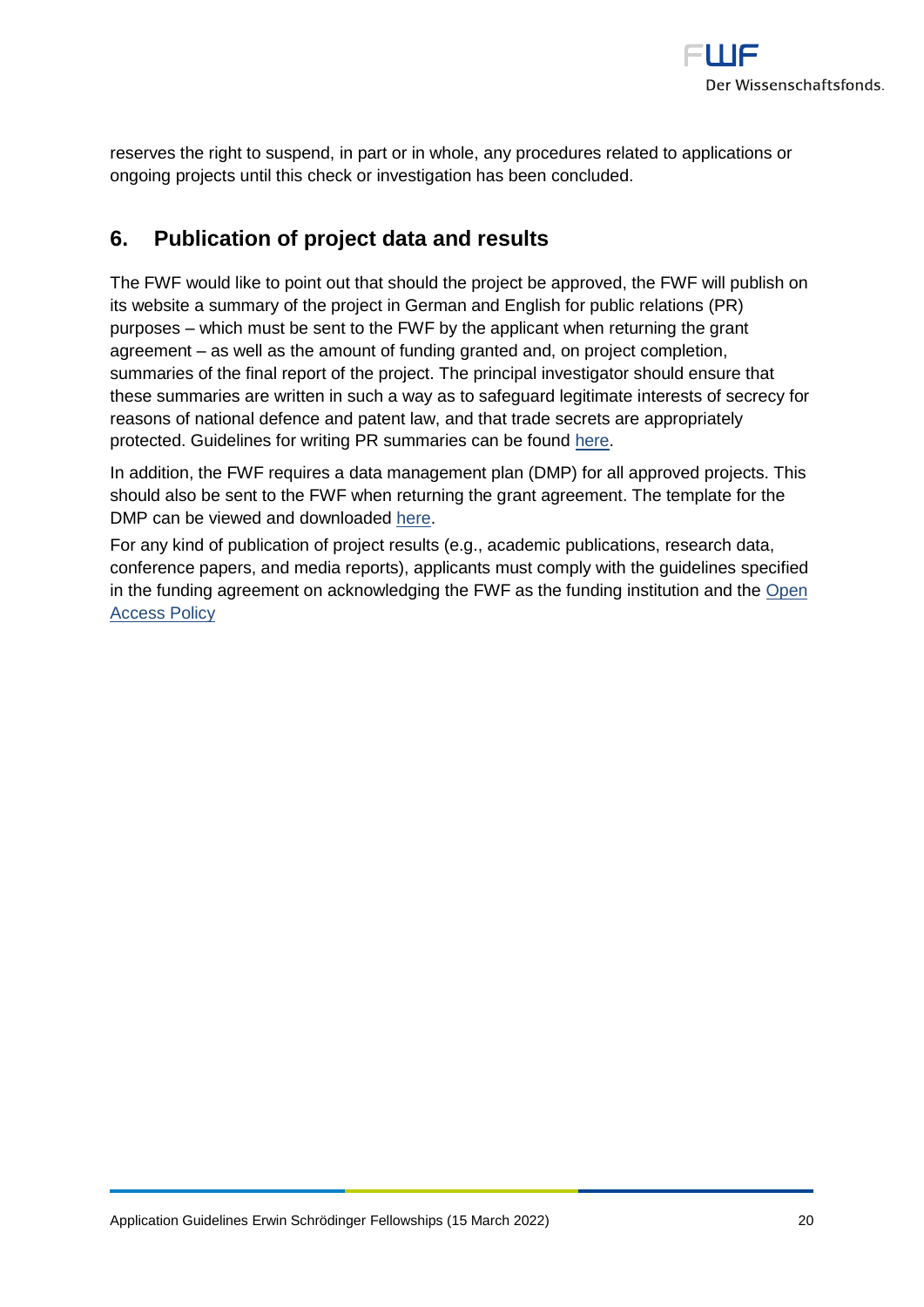

# <span id="page-20-0"></span>**Appendix 1: Notes and questions for reviewers in the Erwin Schrödinger funding programme <sup>8</sup>**

The FWF actively supports equal opportunities and fair treatment for all applicants. The FWF does not put applicants at a disadvantage for non-research-related reasons (such as age, gender, etc.) and therefore asks all reviewers to apply the same standards. For example, when assessing applicants' qualifications, please disregard their actual age, but consider their academic age instead.

Our commitment to equal opportunities also means taking into account breaks or delays in applicants' research careers (e.g., due to parental leave; long-term or chronic illness; disability; caring responsibilities; etc.), which may have led to publication gaps, atypical career paths, or limited international research experience.

Only the ten most important academic publications and the ten most important additional research achievements of the applicant are to be considered when evaluating the application. As a signatory to the [San Francisco Declaration on Research Assessment](https://sfdora.org/read/)  [\(DORA\),](https://sfdora.org/read/) the FWF also emphasizes that, in assessing research performance, reviewers should refrain from using journal-based metrics such as the Journal Impact Factor

Please review the present proposal<sup>9</sup>, using the following eight assessment criteria:

- 1) innovation and originality,
- 2) quality of the proposed research,
- 3) approach and feasibility,
- 4) researchers' qualifications,
- 5) suitability of the chosen supervisor and the host research institution,
- 6) career development / knowledge transfer,
- 7) ethics and gender and
- 8) overall evaluation.

 $\overline{a}$ 

For each of these criteria except 7) we ask you for both written comments and a rating on a scale from "excellent" to "poor". Please be aware, however, that the FWF's funding decision will be based primarily on reviewers' written assessments rather than the ratings assigned

Please keep in mind that sections 1 and 2 will be forwarded to the applicant in its entirety and in anonymous form.

<sup>&</sup>lt;sup>8</sup> Further information can be found on our website: **FWF's corporate policy and mission** or the Application [guidelines for the Erwin Schrödinger Fellowships](https://www.fwf.ac.at/en/research-funding/fwf-programmes/schroedinger-programme/)

The project proposal must meet the FWF's formal requirements. Please bear these in mind when writing your review. (Key formal requirements: 20 pages max. for the project description including figures and tables; 5 pages max. for the list of references; 3 pages max. for each academic CV, including a description of previous research achievements and the ten most important publications. For further details see [Application guidelines](https://www.fwf.ac.at/en/research-funding/fwf-programmes/schroedinger-programme/)  [for the Erwin Schrödinger Fellowships\)](https://www.fwf.ac.at/en/research-funding/fwf-programmes/schroedinger-programme/)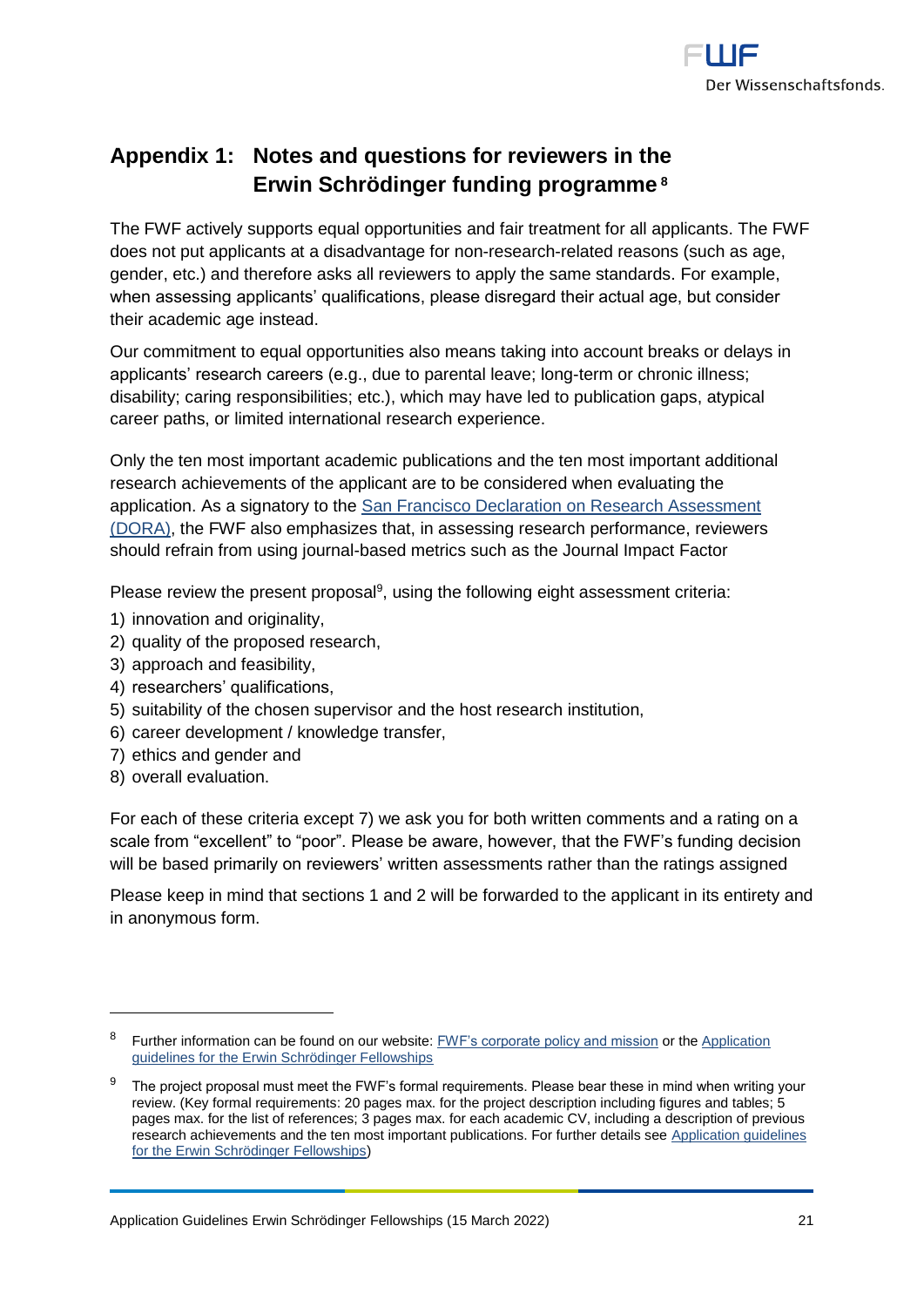

# **Section 1**

# **1) Innovation and originality:**

Is the proposed research innovative? Does it make an original contribution to its field?

# **2) Quality of the proposed research:**

Are the research questions formulated clearly? Are they timely, challenging and likely to lead to relevant insights?

# **3) Approach and feasibility:**

Is the research design well-conceived, clearly formulated, and suitable for answering the research question(s)? Is there a well-organized work plan? Have the methods been chosen well and does the proposal describe them in sufficient detail?

# **4) Qualifications of the applicant**

How well is the applicant qualified to carry out the proposed research? How would you assess the academic qualifications of the applicant? In evaluating the qualification of the applicant, please consider the career stage, taking into account unusual career paths and circumstances that may have slowed down their progress (e.g., parental leave, long-term or chronic illness, disability, caring responsibilities).

# **5) Academic suitability of the chosen supervisor and the host research institution abroad**

How well suited is the host researcher for supervising the research project? Is the intended research institution suitable for carrying out the project?

## **6) Career development / Knowledge transfer**

How important is the fellowship for the career development of the applicant? How well can the knowledge gained be integrated into the Austrian research community

## **7) Ethics and gender:**

- a) *Ethics*: Have ethical considerations been addressed satisfactorily?
- b) Gender: Applicants are required to address any relevant sex-specific and/or genderrelated elements inherent in their research questions and/or research design. Please assess whether their treatment of these components is adequate.

## **8) Overall evaluation:**

What is your overall impression of the proposal? Specifically, what would you consider its key strengths and weaknesses? Please give reasons for your answers, taking as much space as you need.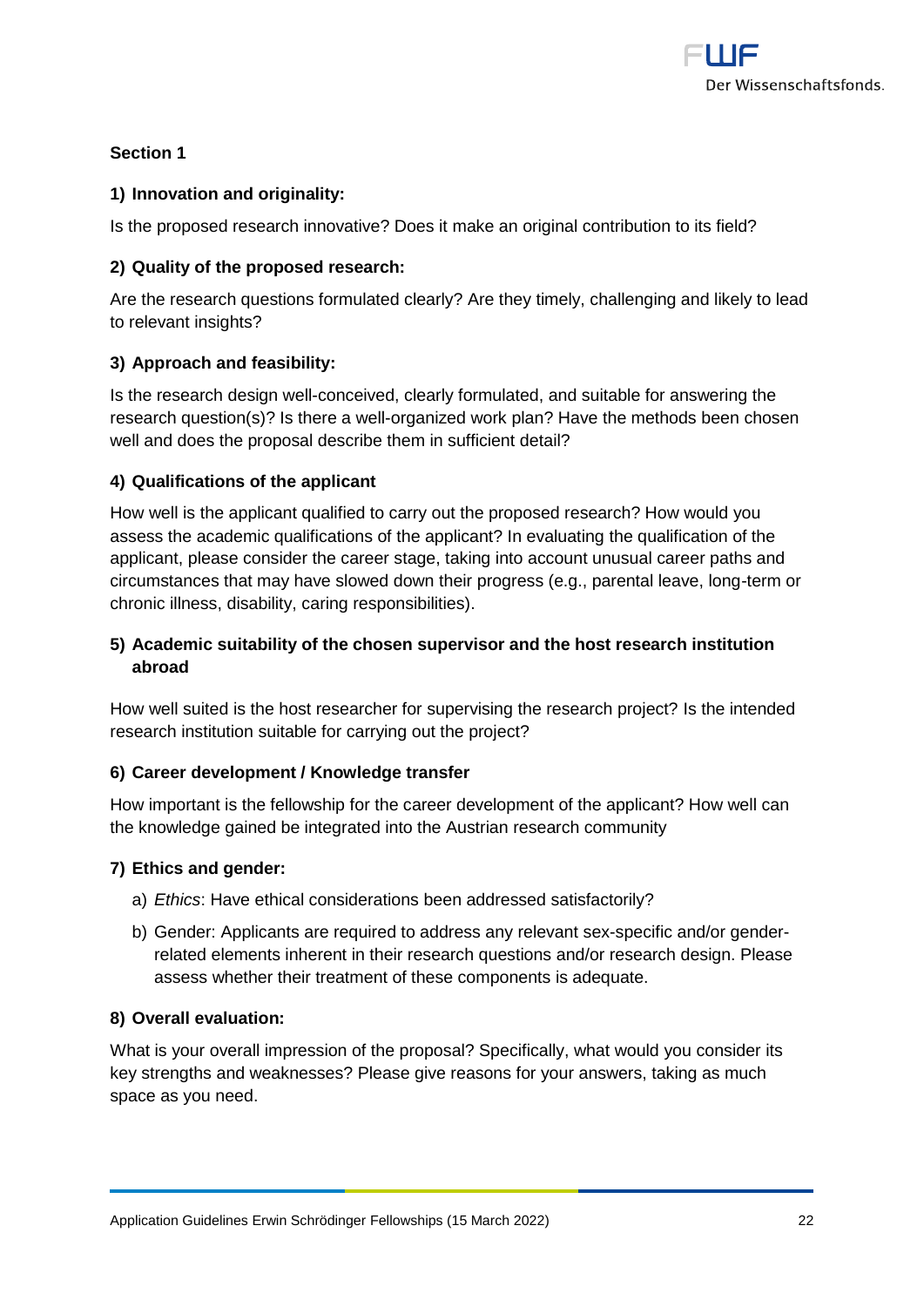

# **Section 2: Optional recommendations for the applicant**

If you are in favour of the project being funded, you may want to add to the formal assessment in section 1 by making further and perhaps more informal comments or suggestions here. However, please note that these remarks, too, may impact on the FWF's funding decision, especially if they amount to substantive criticism of the project.

### **Section 3: Confidential remarks to the FWF**

Please use this space to make any comments that you do not wish to be conveyed to the applicant(s). Feel free to also give us feedback about the evaluation process and your interactions with us.